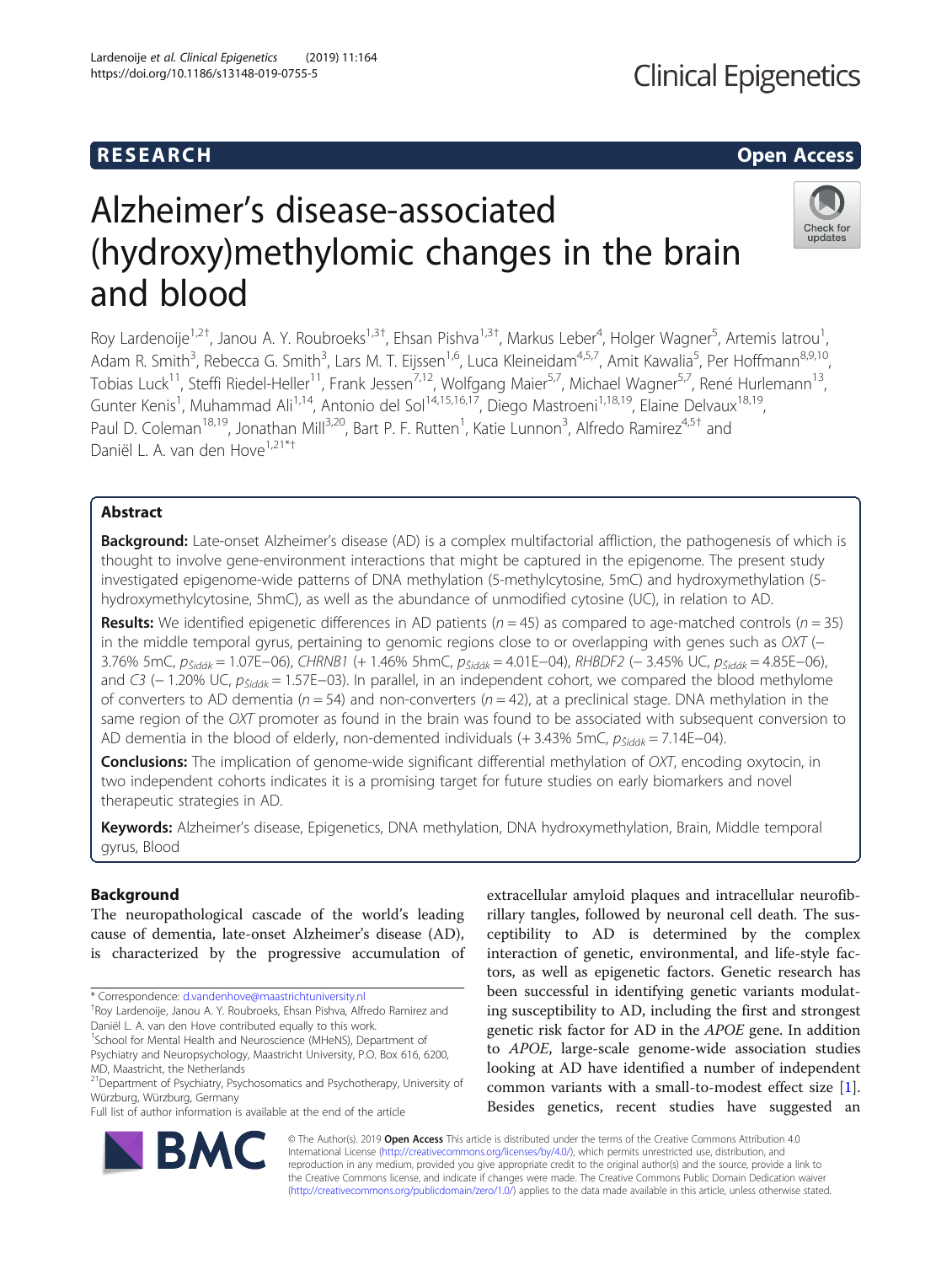important role for epigenetic mechanisms in the etiology of AD [\[2](#page-12-0)], with reports of both global and gene-specific alterations in epigenetic modifications [[3](#page-12-0)–[6\]](#page-12-0).

Several types of epigenetic DNA modifications have been described, including DNA methylation (5-methylcytosine, 5mC) and DNA hydroxymethylation (5-hydroxymethylcytosine, 5hmC). While the best studied epigenetic DNA modification, 5mC, plays an important gene regulatory role in most tissues, 5hmC seems to have a different impact on gene expression and is particularly enriched in the brain [\[7,](#page-12-0) [8\]](#page-12-0), where it may play an important role in learning and memory [[9](#page-12-0), [10](#page-12-0)]. Unfortunately, conventional bisulfite (BS) conversion, a widely used procedure when quantifying DNA methylation, does not distinguish between 5mC and 5hmC. However, combining measurements from BS- and oxidative BS (oxBS)-converted DNA now allows for the quantification of both 5mC and 5hmC levels (Fig. [1](#page-2-0)).

Where genetic factors can identify persons at risk for developing AD from birth, epigenetic markers may offer more dynamic views on trajectories of biological change and may therefore be able to offer an improved, chronological insight into the sequence of events at different stages of AD. As brain tissue cannot be readily sampled in living humans, blood may offer an alternative. Available research on the blood DNA methylome in relation to AD is limited and mainly focuses on the direct comparison of AD cases and healthy controls [\[3](#page-12-0), [11](#page-12-0), [12](#page-12-0)]. Identifying disease-predicting biological profiles at predementia stages of AD may provide improved precision in predicting onset of dementia and give potential treatments a better timeframe to successfully impede, or even halt disease progression [\[13,](#page-12-0) [14\]](#page-12-0).

In the present study, we explored the association between AD and epigenetic dysregulation by quantifying 5mC and 5hmC, as well as unmodified cytosine (UC) proportions [\[15](#page-12-0)], at a single-site resolution in middle temporal gyrus (MTG) tissue obtained from AD patients  $(n = 45)$  and elderly, non-demented controls  $(n = 35)$ ; see Table [1](#page-3-0) and the "[Materials and methods](#page-8-0)" section for detailed demographics) [\[16\]](#page-12-0). This brain region was selected as the MTG is known as a site of early AD pathology [[17\]](#page-12-0), and differences in global levels of DNA methylation and hydroxymethylation have previously been reported in this brain region in AD  $[18]$  $[18]$ . While informative on its own, the inclusion of UC measurements also allows us to better compare our findings with previous studies using conventional BS conversion, since UC is determined by subtracting the BS signal  $(5mC + 5hmC)$  from 1 (Fig. [1](#page-2-0)). Even though the effects will be opposite from directly using the BS signal, incorporating UC in our study represents a crucial legacy analysis that enables the comparison with previous studies solely relying on the BS signal. Moreover, mechanistically, as an example, the affinity of a transcription factor may be different in

the presence of UC, 5mC, or 5hmC, implicating that differential levels of UC (in the absence of significantly different 5mC or 5hmC levels) may have direct functional implications on gene expression. We followed up the brain analysis exploring DNA methylation in whole blood in an independent cohort, including samples from AD-converters and non-converters at two time points, before (54 converters, 42 controls) and after (41 converters, 42 controls) conversion to clinical AD (see Table [2](#page-3-0) and the "[Materials and methods](#page-8-0)" section for detailed demographics). Blood DNA methylomic markers were measured using only BS-converted DNA, as 5hmC has a very low prevalence in blood [\[8](#page-12-0)].

#### Results

### Middle temporal gyrus

Site-specific 5mC, 5hmC, and UC levels were determined for the MTG using Illumina's Infinium Human-Methylation450K microarray (HM 450K array) with BS and oxBS-converted DNA (Fig. [1](#page-2-0); see Tables [1](#page-3-0) and [2](#page-3-0) for cohort demographics). An epigenome-wide association study (EWAS) was performed for each DNA modification to identify the association with AD. The adjusted linear models showed no signs of inflation (all lambda values were between 0.95 and 1.05; see Additional file [2](#page-11-0): Figure S1 for QQ plots). None of the AD-associated CpG sites in the MTG passed false discovery rate (FDR) correction (Additional file [1](#page-11-0): Tables S1–S3).

A structural and functional genomic annotation enrichment analysis on the 1000 highest ranked sites indicated a significant enrichment of several CpG island features, gene features, and alternative transcription events. This included an enrichment of mainly gene body sites for the 5mC (fold enrichment = 1.42,  $p = 1.17E-10$ ) and 5hmC (fold enrichment = 1.17,  $p = 3.64E-03$ ) results and mainly intergenic sites for the UC (fold enrichment = 1.59,  $p = 1.67E-09$ ) results (Additional file [2:](#page-11-0) Figure S8; Additional file [1](#page-11-0): Table S7).

A regional analysis, looking at the spatial correlation of adjacent modified positions, detected 1 differentially methylated region (DMR), 1 differentially hydroxymethylated region (DHR), and 11 differentially unmodified regions (DURs) that were associated with AD in the MTG (Table [3](#page-4-0); Additional file [2](#page-11-0): Figure S3). Analysis of MTG expression data of genes annotated to DMRs, DHRs, and DURs showed a significant negative correlation between a DUR associated with RHBDF2 and RHBDF2 RNA expression ( $\rho$  = -0.39,  $p_{FDR}$  = 4.37E–03) (Additional file [1](#page-11-0): Table S10). Of note, although the DHR residing in the transcription start site (TSS) of CHRNB1, of which all probes show hyperhydroxymethylation in the AD cases, did not correlate with *CHRNB1* mRNA expression ( $\rho = -0.09$ ,  $p_{FDR}$ 0.05), a linear regression analysis of regressed MTG expression data of CHRNB1 showed a significant elevation of CHRNB1 mRNA levels in AD cases (estimate = 0.13,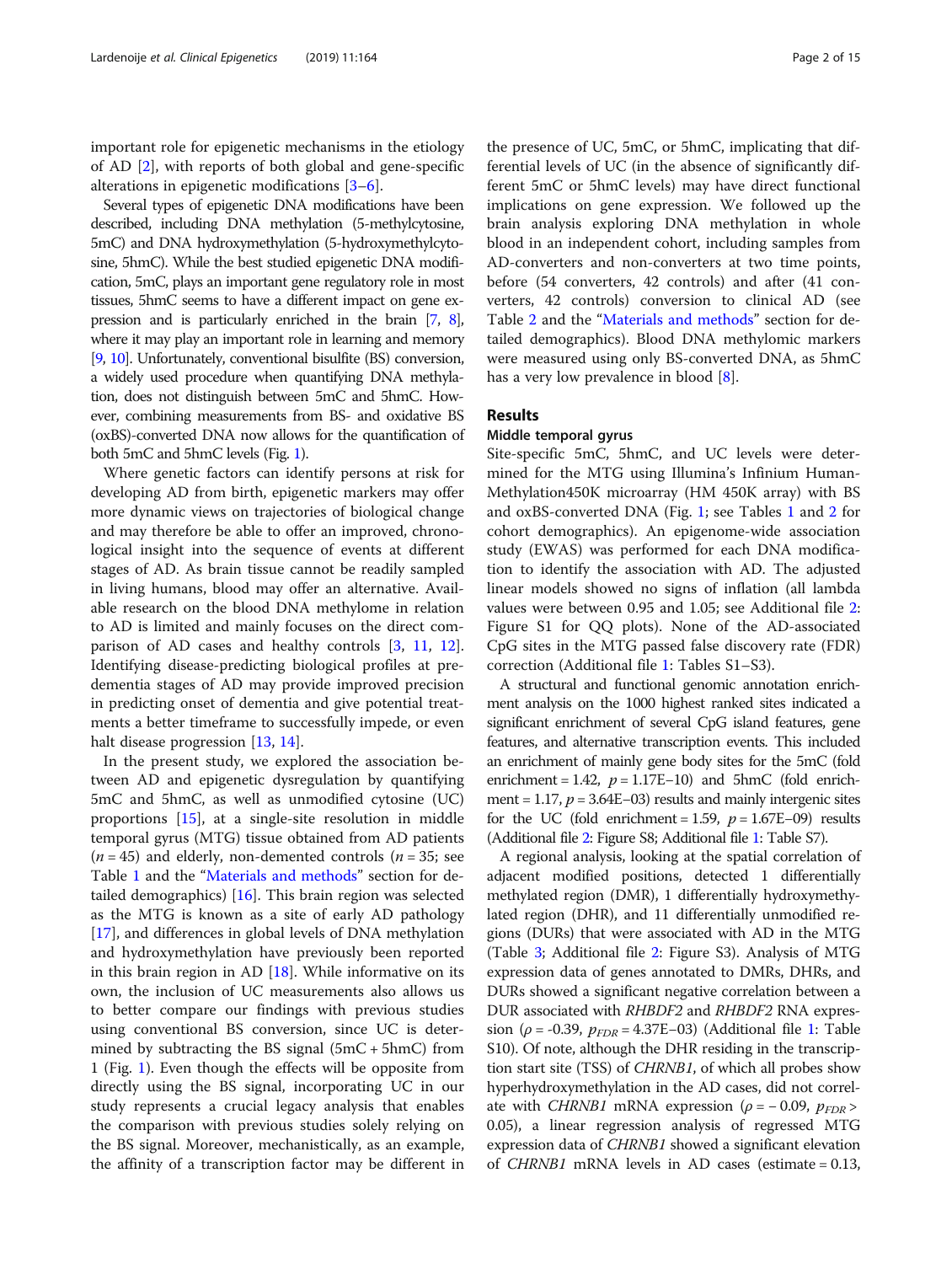<span id="page-2-0"></span>

p = 1.37E−04) (Additional file [2](#page-11-0): Figure S4). For a full transcriptomic investigation of the MTG cohort used in the present study, see the recent publication of Piras et al. [\[19\]](#page-12-0).

Next, a gene regulatory network (GRN) analysis was performed with the unique genes annotated to the 1000 highest ranked probes. Because of different numbers of associated genes from each dataset, we obtained contextualized networks with varying number of interactions. The number of interactions in the contextualized GRNs representing the differential 5mC, 5hmC, and UC MTG

states were 325, 398 and 244, respectively. Differential GRN analysis identified several candidate genes highly influential in the simulated transition from a diseased towards a healthy phenotype. Based on a score indicating for each gene, when changed, the number of other genes in the network that were predicted to show altered expression, *IL6* (score = 55), *SIAH1* (score = 78), and *EGF* (score = 55) were found to be the most influential in the 5mC, 5hmC, and UC networks, respectively (Additional file [1:](#page-11-0) Table S9).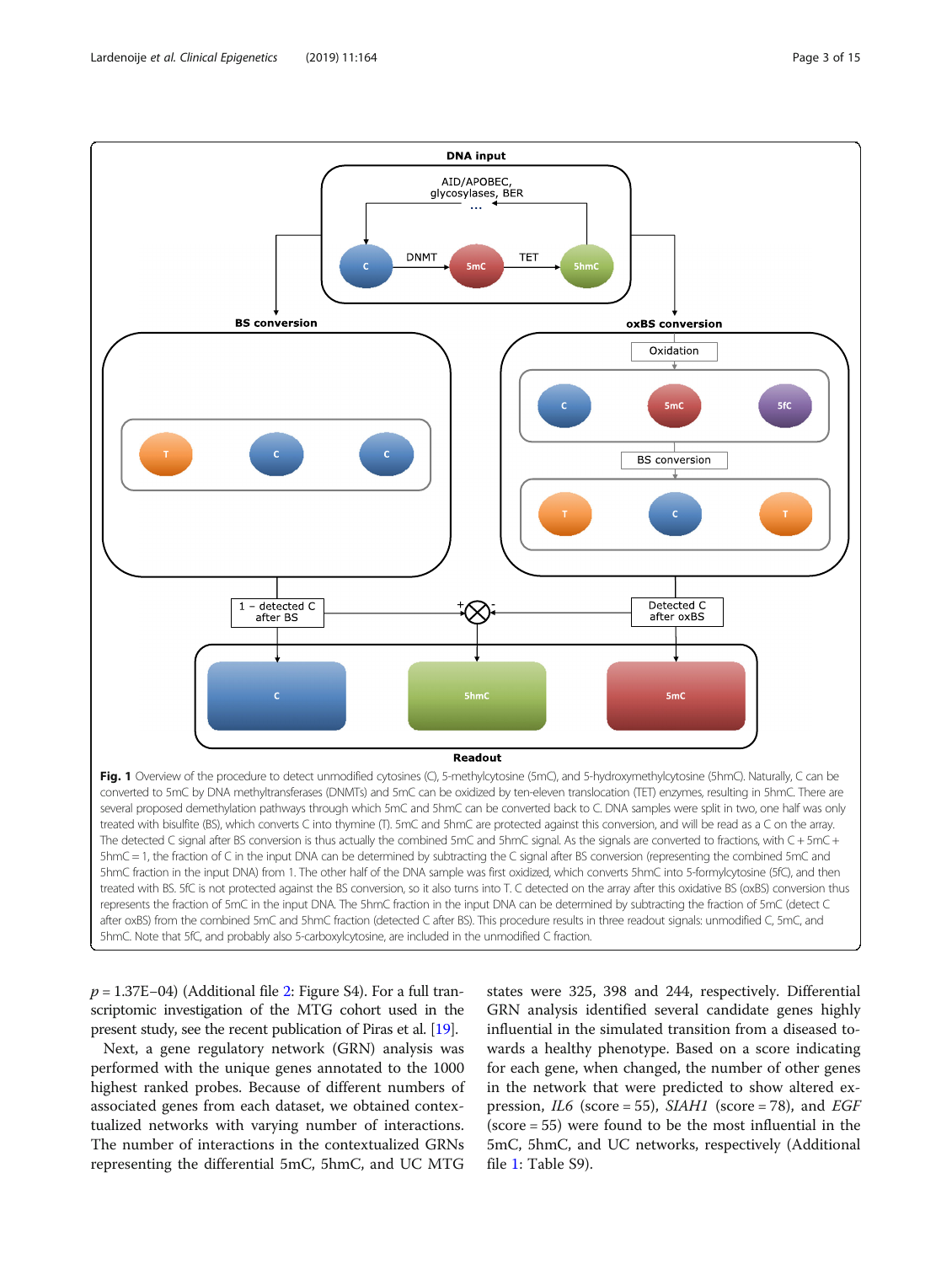<span id="page-3-0"></span>Table 1 Cohort demographics-brain tissue

|                              | AD patients  | Non-demented controls |
|------------------------------|--------------|-----------------------|
| N                            | 45           | 35                    |
| Gender(m/f)                  | 22/23        | 17/18                 |
| Age of death (mean $\pm$ SD) | 85.09 (6.24) | 84.46 (5.50)          |
| PMI (Mean $\pm$ SD)          | 2.77(0.69)   | 2.87(1.03)            |
| Plaque total (mean $\pm$ SD) | 12.97 (2.25) | 4.65 (4.30)           |
| Tangle total (mean $\pm$ SD) | 11.02 (4.16) | 3.96(2.10)            |
| Braak stage (range (median)) | $II-NI$ (V)  | $I=IV$ (III)          |

The brain tissue cohort consisted of 80 middle temporal gyrus (MTG) tissue samples obtained from the Banner Sun Health Research Institute (Sun City, AZ, USA), from which HM 450K array BS and oxBS data was generated. Displayed is the number of samples in each group and the distributions of gender, age, postmortem interval (hours), Braak stage, and plaque and tangle total (the sum of average Aβ plaque densities and tangle densities (resp.) in the entorhinal cortex, hippocampus, parietal lobe cortex, temporal lobe cortex and frontal lobe cortex)

#### Blood

Since 5hmC is not enriched in the blood, only BS conversion was used to measure site-specific 5mC levels, also with the HM 450K array. A blood EWAS investigating the association between DNA methylation and conversion to AD was performed at baseline and at follow-up, leading to the identification of 3 differentially methylated positions at baseline and 266 at follow-up (Additional file [1](#page-11-0): Tables S4–S6). No significant inflation was detected (Additional file [2:](#page-11-0) Figure S2; see the "[Materials and methods](#page-8-0)" section for details).

Genomic annotation enrichment analysis of the top sites in blood showed enrichment of mainly intergenic sites (fold enrichment = 1.32,  $p = 5.80E-04$ ) at baseline and proximal promoters (fold enrichment = 0.79,  $p = 1.60E-04$ ) at followup (Additional file [2:](#page-11-0) Figure S9; Additional file [1:](#page-11-0) Table S8).

Table 2 Cohort demographics-blood samples

|                                 | Controls         | Converters     |
|---------------------------------|------------------|----------------|
| Baseline (T1)                   |                  |                |
| Ν                               | 42               | 54             |
| Gender (m/f)                    | 10/32            | 17/34          |
| Age at baseline (mean $\pm$ SD) | $81.00 \pm 3.11$ | $82.31 + 3.55$ |
| APOF4 carriers                  | 43%              | 43%            |
| Follow-up (T2)                  |                  |                |
| Ν                               | 42               | 41             |
| Gender (m/f)                    | 10/32            | 13/28          |
| Age at baseline (mean $\pm$ SD) | $81.00 + 3.11$   | $82.01 + 3.51$ |
| APOF4 carriers                  | 43%              | 41%            |

Blood samples were obtained from the German Study on Ageing, Cognition and Dementia in Primary Care Patients (AgeCoDe) cohort, and HM 450K array BS data was generated. The cohort includes controls, who showed no signs at baseline or follow-up, and converters who showed no signs of dementia at baseline, but were diagnosed with AD dementia at follow-up. DNA samples were collected at baseline and follow-up for both groups. Displayed is the number of samples in each group, the distributions of Gender and Age at baseline, and the percentage of APOE ɛ4 allele carriers

The regional analysis found 15 and 21 DMRs associated with conversion to AD at baseline and follow-up, respectively (Table [4](#page-5-0); Additional file [2:](#page-11-0) Figure S5).

GRNs representing the blood baseline and follow-up states contained 475 and 277 interactions, respectively. Differential GRN analysis identified WNT3A (score = 50) as the most influential gene in the baseline network, and SHH (score = 33) in the follow-up network (Additional file [1](#page-11-0): Table S9).

#### **Overlap**

Only 1 blood DMR, close to GLIPR1L2, showed hypermethylation in relation to AD conversion at both the baseline (+2.72%,  $p_{\tilde{S}i d\tilde{a}k} = 1.40E-04$ ) and follow-up (+1.34%,  $p_{\tilde{S}i}$  $ddk = 6.94E-06$ ) time points. Extracting the probes located in this blood GLIPR1L2 DMR from the MTG EWAS for comparison showed, in AD cases, lower UC levels (9/10 probes with negative log2 fold change [logFC]), mixed changes for 5mC (6/10 probes with positive logFC), and lower 5hmC levels for the probes that passed the detection threshold (2/2 probes with negative logFC). Even though the UC observations in the MTG are in line with the blood findings, only for one UC probe (cg07311024) the change was nominally significant (logFC =  $-0.01$ ,  $p =$ 3.88E−02). A targeted linear regression analysis of the regressed MTG expression data of GLIPR1L2 showed a significant decrease in AD cases (estimate =  $-0.10$ ,  $p =$ 3.12E−04) (Additional file [2](#page-11-0): Figure S6).

Interestingly, close to the TSS of OXT, we observed a DMR which was detected both in the MTG (− 3.76%,  $p_{\tilde{S}i-}$  $d\hat{a}k = 1.07E-06$ ), as well as in the blood dataset (at baseline, + 3.43%,  $p_{\text{Sidak}}$  = 7.14E–04) (see Additional file [2:](#page-11-0) Figure S7 for the probe positions of both OXT DMRs). MTG OXT methylation across Braak stages, as a proxy indicator of disease progression, is displayed in Fig. [2](#page-7-0) and suggest OXT hypermethylation towards Braak 3-4 stages and OXT hypomethylation during later stages. Moreover, in the differential GRN analysis, OXT came forward as an influential gene. In case of the 5mC and 5hmC MTG states, a change in OXT was predicted to alter the expression of 39 and 54 other genes in the networks, respectively, and in the blood baseline state, OXT was predicted to alter 41 genes in the network (Additional file [2](#page-11-0): Figures S10–S12; Additional file [1](#page-11-0): Table S9).

#### **Discussion**

For the current study, we aimed to identify AD-related changes in epigenetic DNA modifications, comparing brain tissue from AD patients and age-matched controls. In addition, we explored DNA methylation in blood samples from AD-converters and non-converters, both at a preclinical stage and after conversion, identifying an AD-associated DMR in *OXT* in both the brain and blood datasets.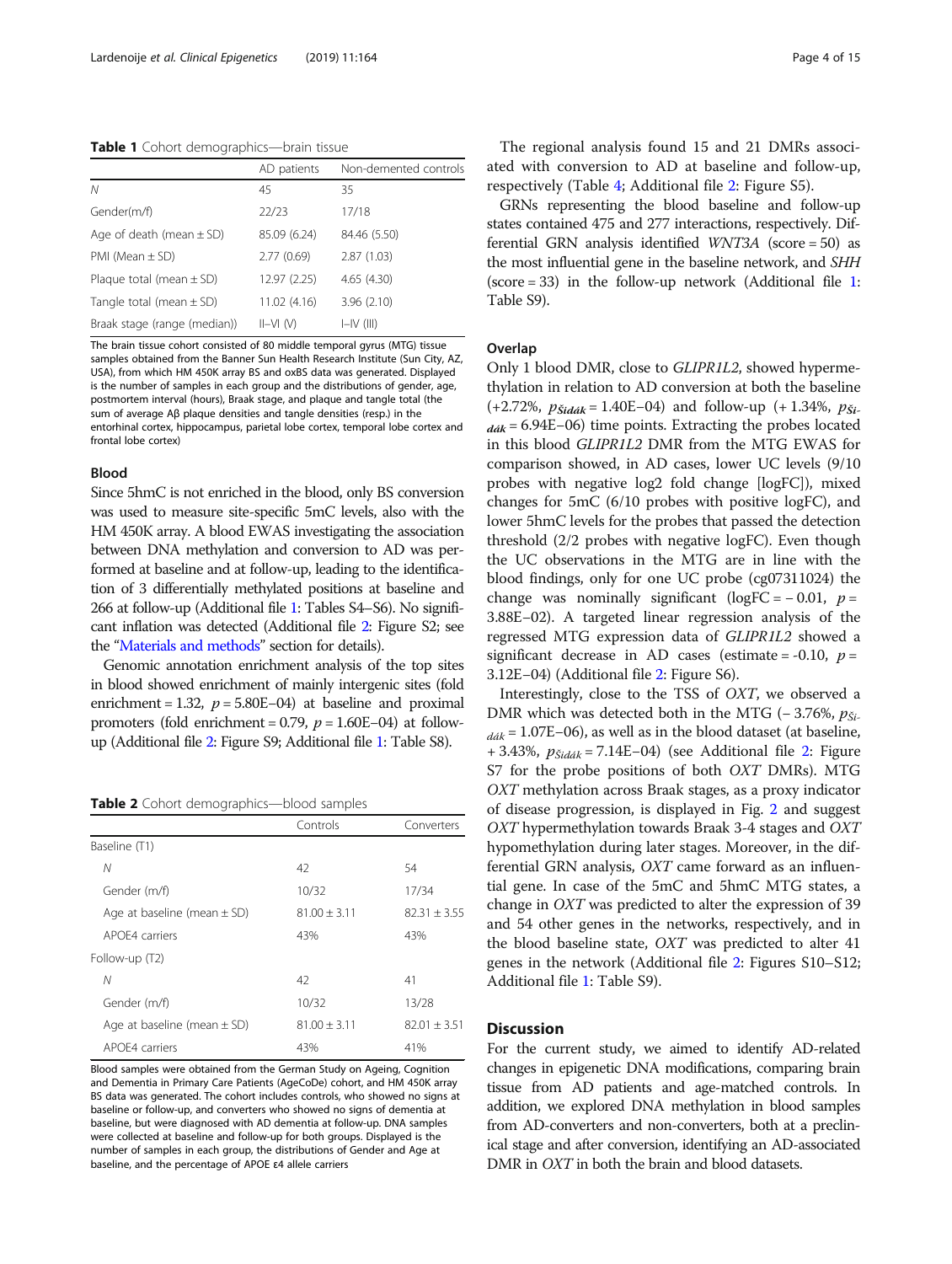<span id="page-4-0"></span>Table 3 Differentially methylated, hydroxymethylated, and unmodified regions in the middle temporal gyrus

| Gene           | Position                  | Gene feature             | n                  | $p$ value    | Šidák P      | Average $\Delta\%$ (range $\Delta\%$ ) |
|----------------|---------------------------|--------------------------|--------------------|--------------|--------------|----------------------------------------|
| 5mC            |                           |                          |                    |              |              |                                        |
| OXT            | chr20:3051954-3052484     | TSS; Intron; 5'UTR; CDS  | 10 (0 up; 10 down) | 1.43E-09     | 1.07E-06     | $-3.76$ ( $-6.94$ : $-0.43$ )          |
| 5hmC           |                           |                          |                    |              |              |                                        |
| <b>CHRNB1</b>  | chr17:7348322-7348439     | TSS; Exon; 5'UTR         | 5 (5 up; 0 down)   | $2.63E - 07$ | $4.01E - 04$ | 1.46 (0.70:1.96)                       |
| UC             |                           |                          |                    |              |              |                                        |
| ACTR3C; LRRC61 | chr7:150019955-150020946  | TSS; Intron; Exon; 5'UTR | 17 (1 up; 16 down) | $3.54E - 12$ | $1.42E - 09$ | $-0.57$ ( $-1.34:0.02$ )               |
| RHBDF2         | chr17:74475240-74475403   | Intron; CDS              | 5 (0 up; 5 down)   | 1.99E-09     | $4.85E - 06$ | $-3.45$ ( $-4.71$ : $-1.42$ )          |
| TMC8           | chr17:76128522-76128907   | Intron; CDS              | 8 (0 up; 8 down)   | 3.29E-09     | $3.39E - 06$ | $-1.26$ ( $-2.84$ : $-0.26$ )          |
| ASPG           | chr14:104551867-104552210 | TSS; Intron; 5'UTR; CDS  | 5 (0 up; 5 down)   | 1.00E-08     | $1.16E - 05$ | $-1.21$ ( $-2.49$ : $-0.28$ )          |
| PIEZO1         | chr16:88844969-88845205   | Intron                   | 3 (0 up; 3 down)   | 1.87E-07     | $3.14E - 04$ | $-3.08$ ( $-3.76$ : $-2.32$ )          |
| VWA7           | chr6:31734106-31734472    | Intron; CDS              | 10 (10 up; 0 down) | $2.04E - 07$ | $2.21E - 04$ | 3.39 (2.24:4.23)                       |
| CLMAT3; SPARC  | chr5:151066460-151066731  | Exon; TSS; 5'UTR         | 6 (0 up; 6 down)   | $5.21E - 07$ | $7.62E - 04$ | $-0.29$ ( $-0.64:0.21$ )               |
| KIAA1522       | chr1:33231070-33231314    | TSS; Exon; 5'UTR; Intron | 6 (0 up; 6 down)   | 8.48E-07     | $1.38E - 03$ | $-1.85$ ( $-2.43$ : $-1.3$ )           |
| C <sub>3</sub> | chr19:6713227-6713460     | Intron; CDS              | 3 (1 up; 2 down)   | $9.21E - 07$ | $1.57E - 03$ | $-1.20$ ( $-2.1:0.46$ )                |
| PRSS22         | chr16:2908157-2908246     | TSS; Exon; 5'UTR         | 4 (0 up; 4 down)   | $1.02E - 06$ | $4.52E - 03$ | $-1.56$ ( $-1.91$ : $-1.39$ )          |
| FRAT1          | chr10:99080756-99081017   | Exon                     | 3 (3 up; 0 down)   | 1.50E-06     | $2.28E - 03$ | 2.34 (1.57:3.03)                       |

Differentially methylated (5mC), hydroxymethylated (5hmC), and unmodified (UC) regions in a comparison of Alzheimer's disease patients (n = 45) and controls (n = 35). Displayed for each region is the UCSC gene name, chromosomal position (genome build 37), gene feature (TSS, transcription start site; 5′UTR, 5′ untranslated region; CDS, coding sequence), number of probes in region and number of upregulated and downregulated probes (n), p value and multiple testingcorrected p (Šidák-P), and average change in beta value (Alzheimer's disease - control), including the range of the probe differences

The DHR identified in the MTG resided in the promotor of CHRNB1, which encodes acetylcholine receptor subunit beta and is important for cholinergic neurotransmission. In combination with the observed increased levels of CHRNB1 mRNA in the MTG, this potentially reflects a compensatory mechanism to maintain acetylcholine signaling in AD. Indeed, the acetylcholine-related pathway is known to be altered in AD and, as such, remains an important target in the development of novel treatment options [[20](#page-13-0)]. Previous epigenomic studies of AD using standard BS-conversion have found associations between AD and RHBDF2 methylation in multiple cortical regions [[3,](#page-12-0) [4](#page-12-0)]. We replicated these findings; observing an AD-associated DUR in RHBDF2, which included the previously detected CpG sites (cg13076843, cg05810363, and cg12163800) and showed the same direction of effect as previously reported. For instance, using conventional bisulfite (BS) conversion, a 3.36% increase in DNA methylation level of cg05810363 has been observed across cortical regions in association with AD neuropathology [\[3](#page-12-0)]. Interestingly, a negative correlation between UC levels within the RHBDF2 DUR and RHBDF2 mRNA expression was observed in the MTG. RHBDF2 is thought to be important for the release of tumor necrosis factor, a major inflammatory cytokine associated with neuroinflammation observed in AD [[21,](#page-13-0) [22](#page-13-0)]. C3, another gene with an ADassociated DUR, encodes a central component of the complement system and mediates developmental synapse elimination by phagocytic microglia. C3 has previously been implicated in mediating synaptic loss in the early stages of AD [\[23](#page-13-0)].

The top DMR from the baseline blood analysis, showing hypermethylation in AD, is close to the LDLRAD4 gene. This gene has previously been associated with schizophrenia and blood pressure and is thought to suppress transforming growth factor (TGF)-β signaling [[24](#page-13-0)–[27\]](#page-13-0). TGF-β is an inflammatory cytokine playing a role in cell survival and synaptic transmission, and various isoforms have been associated with AD [[28](#page-13-0)]. Additional baseline blood DMRs were close to TENM3, involved in neurite growth [[29](#page-13-0)], SYMPK, involved in polyadenylation regulation of gene expression and which showed increased expression in AD [[30](#page-13-0)], SLC44A4, associated with type 1 diabetes mellitus and human aging  $[31]$ , ZMAT2, which had decreased expression in AD [\[32\]](#page-13-0), ULK1, which may play a role in the autophagic degradation of amyloid beta  $(Aβ)$  [[33](#page-13-0)], and RUNX2, which links bone health and cognitive function and anxiety-like behavior [[34](#page-13-0)]. The DMR that was found both at baseline and follow-up is associated with GLIPR1L2. GLIPR1L2 also showed decreased expression in the MTG. The function of this gene is not well known, but it may play a role in tumor suppression and immune function [\[35,](#page-13-0) [36\]](#page-13-0). The top AD-associated blood DMR at follow-up, showing hypomethylation, is located in GSDMD, which encodes a critical factor in pyroptosis; a form a cell death that may be triggered by Aβ [[37](#page-13-0), [38](#page-13-0)]. Other genes with a nearby AD-associated blood DMR at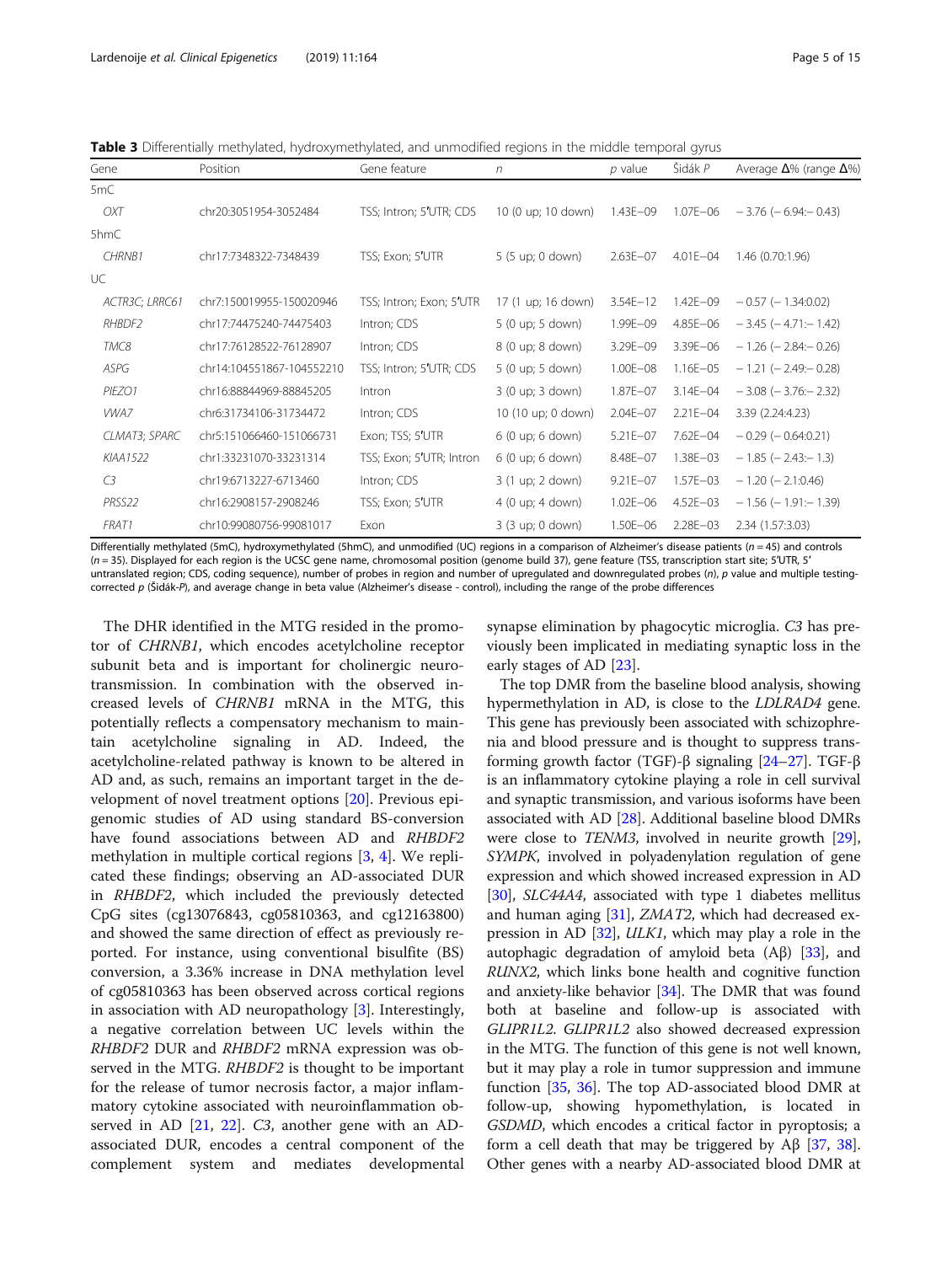<span id="page-5-0"></span>

| Gene                                     | Position                      | Gene feature                         | $\overline{\phantom{a}}$          | p value      | Šidák P      | Average <b>A%</b><br>(range <b>A%</b> ) |
|------------------------------------------|-------------------------------|--------------------------------------|-----------------------------------|--------------|--------------|-----------------------------------------|
| Baseline                                 |                               |                                      |                                   |              |              |                                         |
| LDLRAD4                                  | chr18:13611370-13611825       | TSS; Exon; 5'UTR; Intron             | $7(7 \text{ up}; 0 \text{ down})$ | $3.25E - 11$ | 2.88E-08     | 3.64 (2.54:5.14)                        |
| ZNF154                                   | chr19:58220080-58220838       | TSS; Intron; 5'UTR; CDS; Exon        | 11 (11 up; 0 down)                | 1.16E-09     | $6.16E - 07$ | 3.87 (1.75:5.11)                        |
| PRRT1                                    | chr6:32116216-32117402        | Intron; 3'UTR; CDS                   | 26 (24 up; 2 down)                | 2.61 E-09    | 8.85E-07     | $1.77 (-3.1:5.37)$                      |
| SYMPK; RSPH6A                            | 6318514-46319399<br>chr19:46  | Intron; 3'UTR; CDS; TSS; Exon; 5'UTR | $7(7 \text{ up}; 0 \text{ down})$ | $6.18E - 09$ | 2.81E-06     | 3.2 (2.07:4.87)                         |
| TENM3                                    | chr4:183728549-183729462      | ntergenic                            | 5 (5 up; 0 down)                  | $1.02E - 08$ | 4.48E-06     | $2.69(-0.67:4.25)$                      |
| GLIPR1L2; CAPS2                          | 5784617-75785296<br>chr12:75  | TSS; Intron; 5 UTR; CDS; Exon        | 10 (10 up; 0 down)                | 2.36E-07     | 1.40E-04     | 2.72 (1.85:4.5)                         |
| GPR35                                    | 1562085-241562758<br>chr2:24  | Intron                               | 6 (6 up; 0 down)                  | $3.16E - 07$ | 1.89E-04     | 3.83 (3.35:4.37)                        |
| ZMAT2                                    | chr5:140079591-140080246      | TSS; Intron; 5 <sup>*</sup> UTR; CDS | 10 (9 up; 1 down)                 | $3.86E - 07$ | 2.37E-04     | $1.21(-1.35:2.81)$                      |
| ZNF649-AS1; ZNF577                       | chr19:52390810-52391368       | Exon; TSS; Intron; 5"UTR             | 10 (10 up; 0 down)                | 7.42E-07     | 5.35E-04     | 5.11 (2.93:6.61)                        |
| <b>ULK1</b>                              | 32380696-132380904<br>chr12:1 | Intron                               | 3 (3 up; 0 down)                  | 3.57E-07     | 6.90E-04     | 2.1 (0.92:3.5)                          |
| SLC44A4                                  | 846769-31847029<br>chr6:318   | TSS; Exon; 5'UTR                     | 8 (0 up; 8 down)                  | 4.61 E-07    | 7.13E-04     | $-1.14 (-3.86:2.41)$                    |
| $\overline{\Sigma}$                      | chr20:3051954-3052484         | TSS; Intron; 5 UTR; CDS              | 10 (9 up; 1 down)                 | 9.41 E-07    | 7.14E-04     | $3.43 (-0.45.6.79)$                     |
| FAM222A                                  | 10156245-110156460<br>chr2:1  | Intron; 5'UTR                        | 4 (4 up; 0 down)                  | $2.85E - 06$ | 5.33E-03     | 3.11 (2.66:3.43)                        |
| CYBRD1                                   | chr2:172430723-172430817      | Intergenic                           | $3(0 \nupp; 3 \ndown n)$          | 1.83E-06     | 7.78E-03     | $-1.75(-2.7-0.26)$                      |
| RUNX2                                    | chr6:45391852-45391974        | Intron                               | 3 (3 up; 0 down)                  | $5.11E - 06$ | $1.67E - 02$ | 3.19 (0.74:4.53)                        |
| Follow-up                                |                               |                                      |                                   |              |              |                                         |
| GSDMD                                    | chr8:144635309-144635611      | TSS; Exon; 5'UTR                     | 5 (0 up; 5 down)                  | $7.08E - 18$ | 943E-15      | $-0.68$ ( $-1.53 - 0.25$ )              |
| <b>IRGC</b>                              | chr19:44203583-44203914       | Intergenic                           | $3(0 \text{ up}; 3 \text{ down})$ | $2.40E - 12$ | 2.92E-09     | $0.87 (-0.32:1.53)$                     |
| LINC01149                                | 409319-31409758<br>chr6:31    | Exon                                 | 12 (0 up; 12 down)                | $3.03E - 10$ | 2.78E-07     | $-0.96$ $(-2.17 - 0.12)$                |
| <b>RUFYI</b>                             | chr5:178986131-178986907      | TSS; Exon; 5'UTR; Intron             | 9(9 up; 0 down)                   | 3.77E-09     | 1.96E-06     | 2.85 (1.3:4.19)                         |
| GLIPRI L2; CAPS2                         | chr12:75784541-75785296       | TSS; Intron; 5'UTR; CDS; Exon        | 11 (11 up; 0 down)                | 1.30E-08     | 6.94E-06     | 1.34(0.64:2.81)                         |
| RAD51B; LOC100996664                     | chr14:69095057-69095680       | Intron; Exon                         | 5 (5 up; 0 down)                  | 3.57E-08     | 2.31E-05     | 6.05 (4.89.7.1)                         |
| LOC105372397; MAP4K1                     | chr19:39086733-39087768       | Intron; Exon; CDS                    | 5 (4 up; 1 down)                  | 8.14E-08     | $3.17E - 05$ | $-0.28(-1.05:0.3)$                      |
| KHDRBS2                                  | chr6:62996022-62996703        | Exon; TSS; 5'UTR                     | 11 (11 up; 0 down)                | $6.92E - 08$ | 4.09E-05     | 1.25 (0.69:1.89)                        |
| STAG3L5P-PVRIG2P-PILRB; STAG3L5P; PMS2P1 | chr7:99933717-99933798        | Exon                                 | 3 (3 up; 0 down)                  | $1.01E - 08$ | 5.02E-05     | $0.16(-0.01:0.45)$                      |
| ISOC <sub>2</sub>                        | chr19:55972646-55973339       | TSS; Intron; Exon; 5'UTR             | (uwop 0 dp 6) 6                   | 8.68E-08     | 5.04E-05     | 1.52 (0.78:2.51)                        |
| RARRES2                                  | chr7:150037988-150038599      | Intron; 5'UTR                        | $3(0 \text{ up}; 3 \text{ down})$ | 1.63E-07     | 1.07E-04     | $0.71(-0.64:2.19)$                      |
| LINC01169                                | chr15:66947171-66947618       | Intron                               | 5 (0 up; 5 down)                  | 1.54E-07     | 1.39E-04     | $-2.24(-5.41-0.83)$                     |
| TRAM1L1                                  | chr4:118006405-118007226      | TSS; CDS                             | 11 (10 up; 1 down)                | 9.95E-07     | 4.88E-04     | $1.14 (-0.81.2.96)$                     |
| LDHC                                     | chr11:18433500-18434016       | TSS; Intron; Exon; 5'UTR             | 7 (7 up; 0 down)                  | 6.92E-07     | 5.40E-04     | $2.76(-0.3:4.7)$                        |
| ZNF337-AS1; NANP                         | chr20:25604462-25605179       | Intron; Exon; TSS; 5'UTR; CDS        | 12 (12 up; 0 down)                | 1.10E-06     | 6.18E-04     | $0.4 (-0.27:1.36)$                      |

Table 4 Differentially methylated regions in blood Table 4 Differentially methylated regions in blood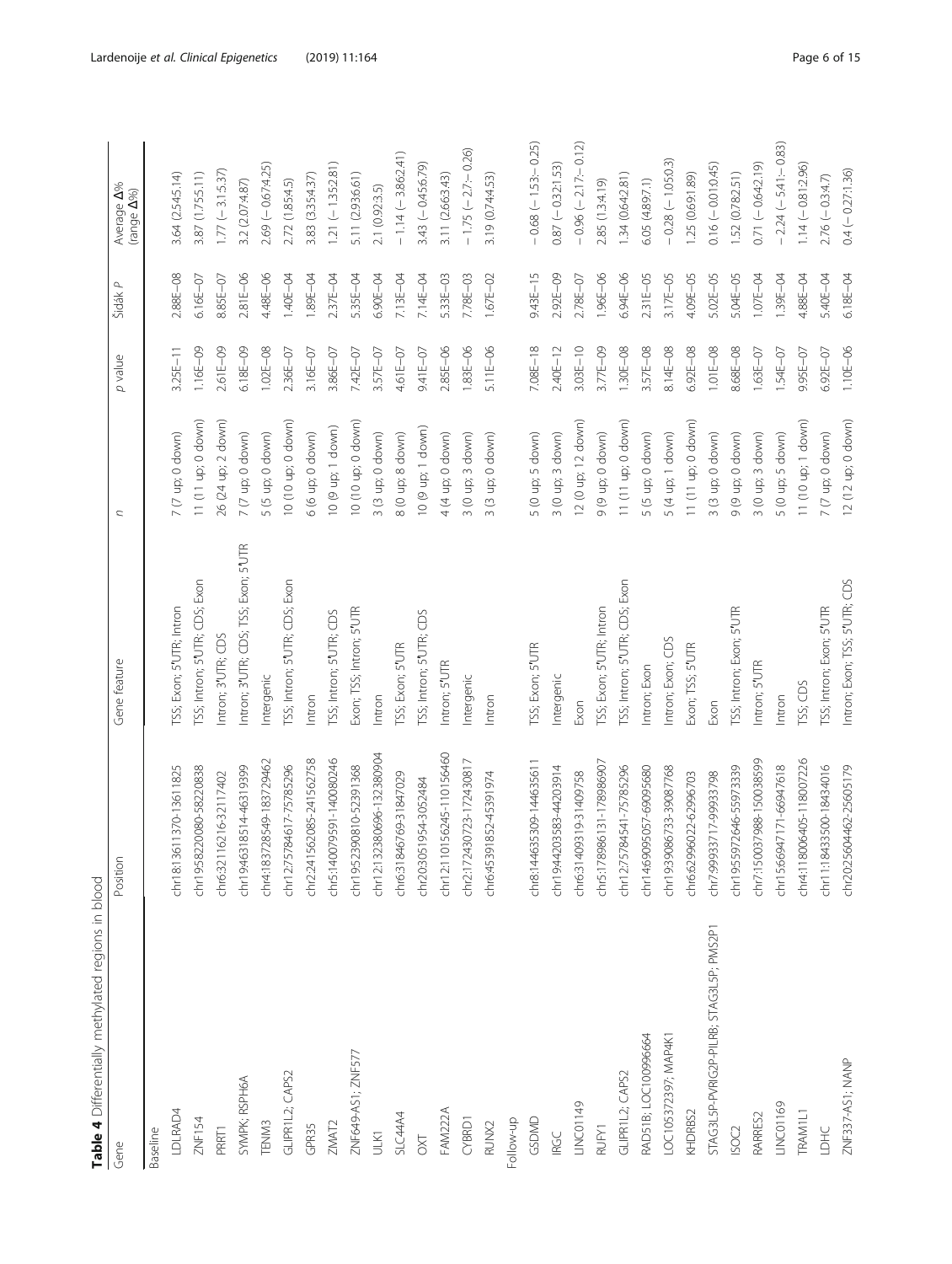Table 4 Differentially methylated regions in blood (Continued) **Table 4** Differentially methylated regions in blood (Continued)

| Gene                                                                                                                                                                                                                                                                                                                                                                                                                                                   | Position                 | Gene feature             |                                   | p value   | Šidák P  | Average A%<br>(range A%)        |
|--------------------------------------------------------------------------------------------------------------------------------------------------------------------------------------------------------------------------------------------------------------------------------------------------------------------------------------------------------------------------------------------------------------------------------------------------------|--------------------------|--------------------------|-----------------------------------|-----------|----------|---------------------------------|
| FT74; IFT74-AS'                                                                                                                                                                                                                                                                                                                                                                                                                                        | chr9:26956236-26956770   | Intron; 5'UTR; TSS; Exon | $3(2 \text{ up}; 1 \text{ down})$ | 8.65 E-07 |          | $6.52E - 04$ $0.21 (-0.2.0.52)$ |
| <b>MIR3659</b>                                                                                                                                                                                                                                                                                                                                                                                                                                         | chr1:38599626-38600200   | Intergenic               | $4(0 \text{ up}, 4 \text{ down})$ | 1.34E-06  | 9.38E-04 | $-0.49(-1.35:0.64)$             |
| INC01983                                                                                                                                                                                                                                                                                                                                                                                                                                               | chr3:195578011-19557828  | ntron                    | 6 (0 up; 6 down)                  | 6.38E-07  | 9.51E-04 | $-0.07(-0.760.67)$              |
| HEXD                                                                                                                                                                                                                                                                                                                                                                                                                                                   | chr17:80393124-80393667  | Intron; CDS              | $5(5 \text{ up}; 0 \text{ down})$ | 89E-06    | 1.40E-03 | $-0.52(-2.54:0.39)$             |
| GNG7                                                                                                                                                                                                                                                                                                                                                                                                                                                   | chr19:2543602-2544101    | Intron; 5'UTR            | 5 (5 up; 0 down)                  | 5.29E-06  | 4.26E-03 | 1 (0.25:1.95)                   |
| F11-AS1                                                                                                                                                                                                                                                                                                                                                                                                                                                | chr4:187422005-187422120 | Exon                     | $5(5 \text{ up}; 0 \text{ down})$ | 1.66E-06  |          | 5.81E-03 1.26 (0.4:1.87)        |
| Differentially methylated regions in the comparisons of Alzheimer's disease converters and non-converters, prior to conversion at baseline (converters n=54, non-converters n=42), and after conversion at follow-up<br>comment of the discribed from and the hot from the the comment of the comment of the comment of the discribed that in the interpretation of the intervals of the comment of the comment of the comment of the comment of the c |                          |                          |                                   |           |          |                                 |

(converters  $n=41$ , non-converters  $n=42$ ). Displayed for each region is the UCSC gene name, chromosomal position (genome build 37), gene feature (TSS, transcription start site; SUTR, S' untranslated region; CDS,<br>coding se coding sequence), number of probes in region and number of upregulated and downregulated probes (n), p value and multiple testing-corrected p (Šidák P), and average change in beta value (Alzheimer's disease (converters n = 41, non-converters n = 42). Displayed for each region is the UCSC gene name, chromosomal position (genome build 37), gene feature (TSS, transcription start site; 5′UTR, 5′ untranslated region; CDS, converter - control), including the range of the probe differences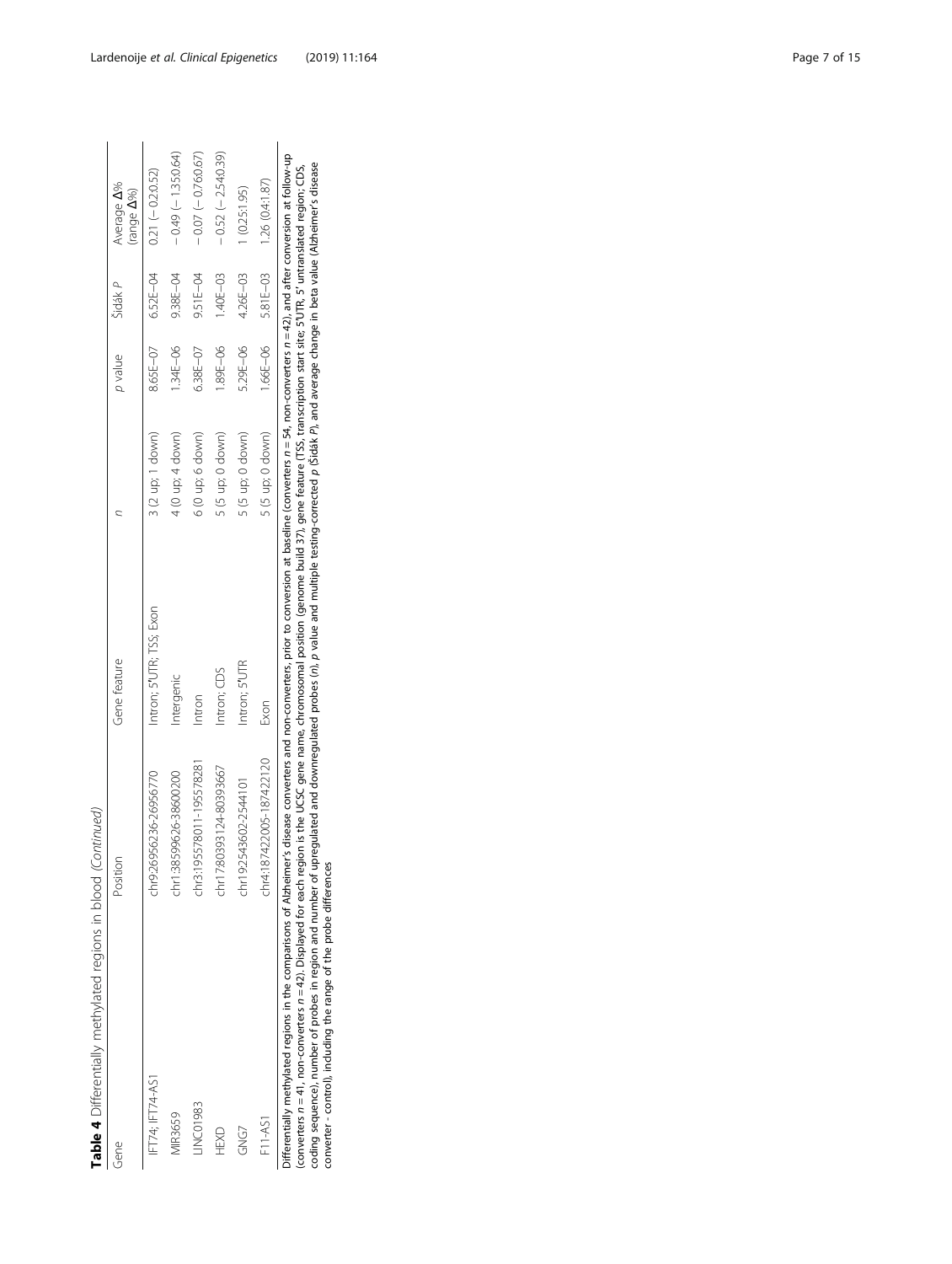<span id="page-7-0"></span>

follow-up include KHDRBS2, previously identified in a genome-wide association interaction analysis in relation to AD [\[39\]](#page-13-0), RARRES2, encoding an adipokine that has been linked to inflammation, obesity, diabetes, and cardiovascular diseases [\[40\]](#page-13-0), and GNG7, for which Braak stageassociated differential methylation has been reported in cortical glial cells of AD patients [[41](#page-13-0)].

Taken together, the observation of epigenetic modifications in several inflammation-associated genes in both brain and blood aligns with the amyloid cascadeinflammatory hypothesis of AD [\[42\]](#page-13-0). These findings could reflect either downstream effects resulting from the inflammatory activation seen in AD, or, particularly in the brain, reflect mediating effects of DNA modifications on inflammation as a causative factor. Exploring the exact nature of the AD-associated epigenetic modifications in inflammation-associated genes and the potential for blood biomarkers is thus a pivotal aim for future studies.

Strikingly, our methylomic profiling in MTG and whole blood both led to the identification of a common DMR associated with AD, close to the transcription start site of OXT. Our design allowed for the disentanglement of specific 5mC and 5hmC signals in the MTG, which, in the case of OXT, suggests they change in opposite directions in relation to AD. The detection of a DMR near OXT is in line

with a recent report of a nearly identical AD-associated OXT DMR (containing 1 additional probe) in the superior temporal gyrus (STG) [\[43](#page-13-0)]. This area is located directly above the MTG. Furthermore, using GRN analysis addressing the overlap between the top influential genes in the networks and genes with significant differentially modified regions, we observed OXT to consistently appear as one of the most influential genes in both brain and blood GRNs. OXT encodes oxytocin, a neuropeptide involved in the neuromodulation of social behavior, stress regulation, and associative learning [[44](#page-13-0)]. Interestingly, the functional impact of OXT promoter methylation at the same genomic locus has been recently shown [\[45\]](#page-13-0). It was linked to several measures of sociability, superior temporal sulcus activity during social cognition tasks, as well as fusiform gyrus gray matter volume, a brain region closely related to the MTG.

The paraventricular nucleus and supraoptic nucleus are thought to be the main sites of central oxytocin production [[46\]](#page-13-0), areas which reportedly undergo cell loss during AD [[47](#page-13-0)]. The remaining neurons are thought to undergo a, potentially compensatory, hypertrophy. One might hypothesize that this activation could initially lead to higher than normal oxytocin levels, before synthesis collapses during the final stages of AD. Interestingly, enhanced levels of hippocampal oxytocin have been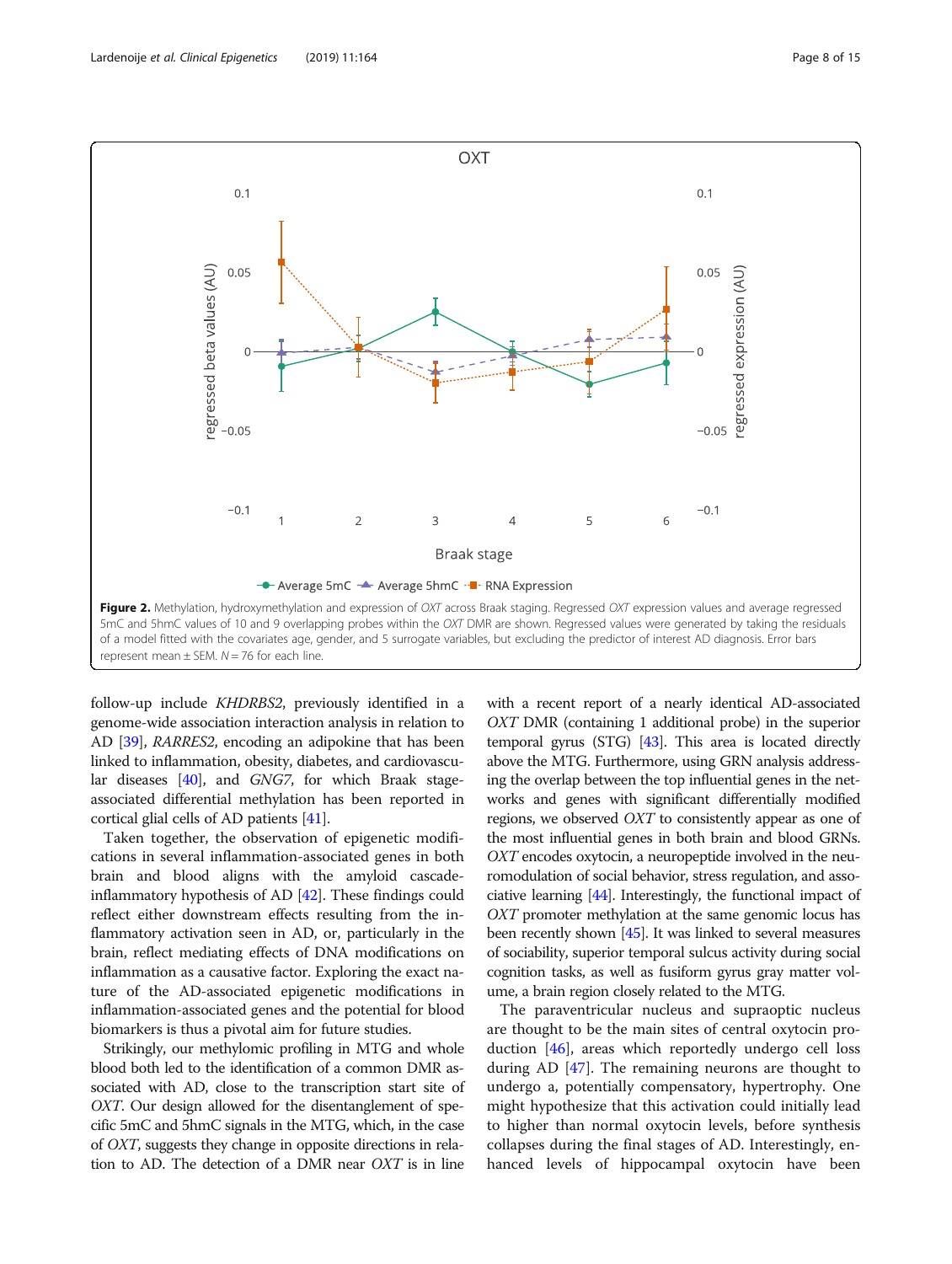<span id="page-8-0"></span>associated with memory impairment, and AD-associated elevations of oxytocin have been reported in the hippocampus and temporal cortex [\[48](#page-13-0)]. There is also limited evidence oxytocin is reduced in cerebrospinal fluid of manifest AD [\[49\]](#page-13-0). Additionally, it has been suggested that co-damage to the locus coeruleus and hypothalamic nuclei could happen early during AD pathogenesis [\[50](#page-13-0)], substantiating the hypothesis that oxytocin could serve as an early diagnostic biomarker for AD.

In line with an AD-related increase in temporal cortex oxytocin levels [[48\]](#page-13-0), all ten CpG sites within the MTG OXT DMR showed decreased levels of methylation in AD cases. Conversely, we observed OXT hypermethylation in the DNA from peripheral blood of participants who progressed to dementia. The OXT blood DMR was not observed after conversion. Research has shown that independent mechanisms may be involved in peripheral and central regulation of OXT expression, supporting this apparent discrepancy observed in blood and brain [\[51](#page-13-0)]. Alternatively, these observations suggest there may be a temporal change in OXT methylation during AD progression. Looking at MTG OXT methylation across Braak stages appears to support the observation of OXT hypermethylation at earlier stages, as also seen in the blood, and OXT hypomethylation at more advanced stages. Notably, it has recently been reported that oxytocin administration was able to improve social cognition and behavior in frontotemporal dementia patients [\[52](#page-13-0)], illustrating the complex modulatory function of oxytocin in different brain regions and its potential use in the treatment of certain manifestations of dementia. Whether oxytocin represents a suitable therapeutic agent for AD remains to be elucidated.

Even though we detect several targets relevant in light of AD, a general lack of overlap between the different analyses presented here might be noted, an observation which is true for EWAS and epigenetics studies in AD in general. Others have discussed a myriad of possible reasons for discrepancies between studies, such as methodological differences, differences in tissue type and processing, study designs, and samples sizes [[53](#page-13-0)]. In view of this, the detection of a common OXT DMR in two completely independent cohorts and two different types of tissue, further supported by a recent similar EWAS on the STG [[43\]](#page-13-0), makes it an even more promising target for future studies. However, the differences in direction of change and the OXT methylation pattern observed over Braak stages indicates these epigenetic changes should be further studied in a longitudinal fashion to establish a clear relationship with AD neuropathology, as well as clinical manifestations of AD.

Given the detection of several regions of interest, it should be noted that the lack of positions significantly associated with AD in the MTG after FDR correction may be the result of a limited sample size. Genome-wide site-specific AD-

related epigenetic changes should thus be further investigated using studies with larger sample sizes or metaanalyses. Alternatively, future studies may focus on candidate genes identified in the present work, such as OXT.

#### **Conclusions**

Our novel approach confirms some previous epigenetic findings identified in the central nervous system, including RHBDF2, as well as revealed novel targets, such as in CHRNB1, involving dysregulated DNA hydroxymethylation. Furthermore, the nearly identical OXT DMRs found in both the blood and brain suggest a systemic epigenetic dysregulation in AD involving OXT. The detection of the OXT DMR at pre-dementia stages suggests its potential relevance as a novel biomarker and may offer new treatment strategies to be explored in future studies.

# Materials and methods

#### Patients

Informed consent was obtained from all human participants. This includes donors of the Banner Sun Health Research Institute (BSHRI) Brain and Body Donation Program (BBDP), who signed an Institutional Review Board-approved informed consent form, including specific consent to the use of donated tissue for future research [\[16](#page-12-0), [54](#page-13-0)]. The German Study on Ageing, Cognition and Dementia in Primary Care Patients (AgeCoDe) study protocol was approved by the local ethics committees at the University of Bonn (Bonn, Germany), the University of Hamburg (Hamburg, Germany), the University of Duesseldorf (Duesseldorf, Germany), the University of Heidelberg/Mannheim (Mannheim, Germany), the University of Leipzig (Leipzig, Germany), and the Technical University of Munich (Munich, Germany).

DNA from the MTG was obtained from 82 AD patients and neurologically normal control BBDP donors stored at the Brain and Tissue Bank of the BSHRI (Sun City, AZ, USA) [[16,](#page-12-0) [54\]](#page-13-0) (Table [1\)](#page-3-0). The organization of the BBDP allows for fast tissue recovery after death, resulting in an average post-mortem interval of only 2.8 h for the included samples. Braak staging was carried out for AD neurofibrillary pathology. A consensus diagnosis of AD or non-demented control was reached by following National Institutes of Health AD Center criteria [\[54](#page-13-0)]. Comorbidity with any other type of dementia, cerebrovascular disorders, mild cognitive impairment (MCI), and presence of non-microscopic infarcts was applied as exclusion criteria. Although this may limit the generalizability of the current study, these strict exclusion criteria were applied to enhance the detection of AD-specific dysregulation, not confounded by common comorbidities. Detailed information about the BBDP has been reported elsewhere [[16](#page-12-0), [54](#page-13-0)].

AgeCoDe is a prospective longitudinal study including 3327 non-demented individuals at baseline, initiated to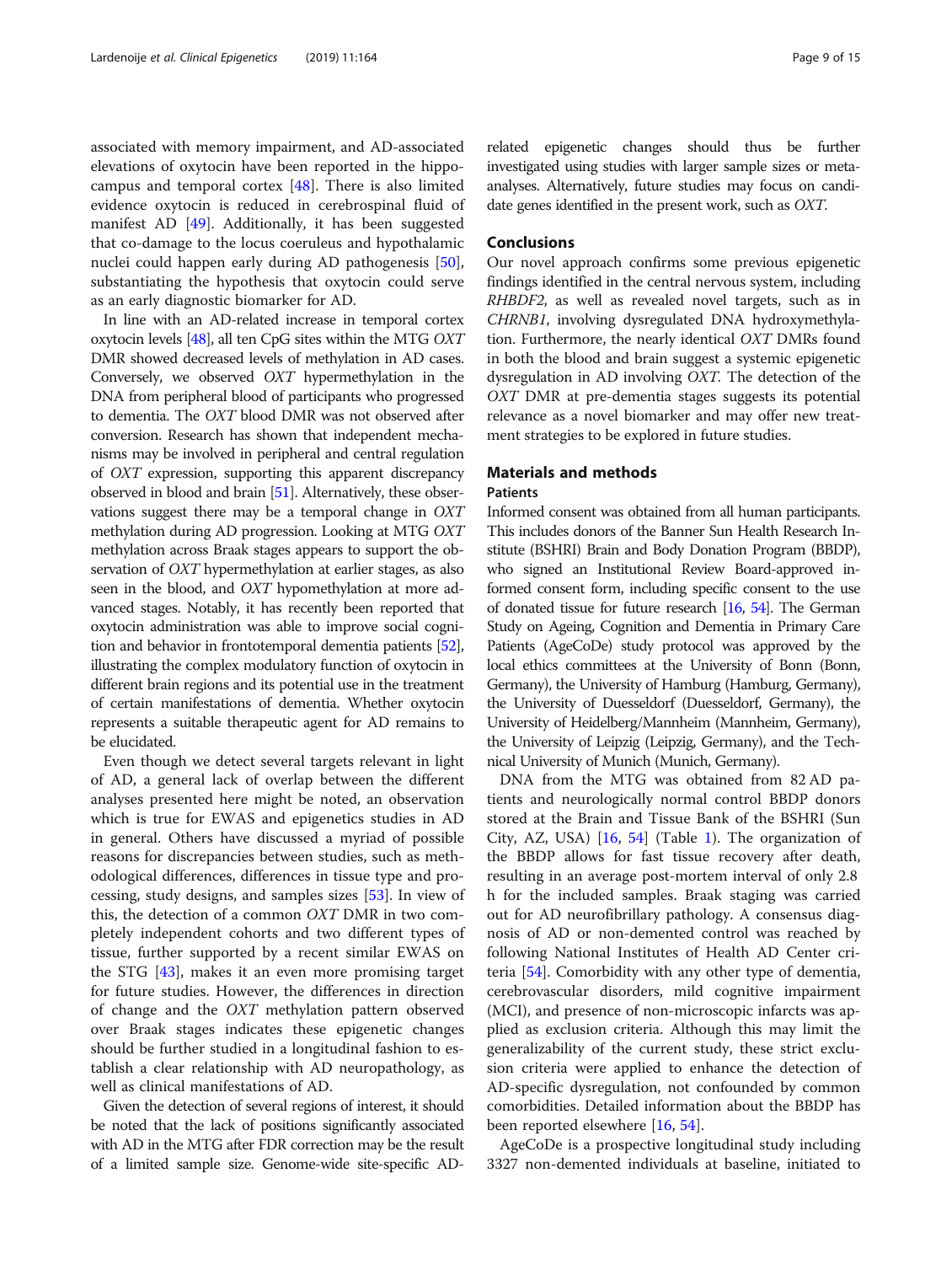investigate the early detection of MCI and dementia in primary care [\[55\]](#page-13-0). Participants were randomly selected from the general practice registry in six German cities and cognition was assessed at approximately 18-month intervals and 10-month intervals after visit 7, for up to 11 years after baseline. For this study, whole blood DNA was obtained from a subsample of 99 individuals aged above 75 years from this AgeCoDe cohort (Table [2\)](#page-3-0). Of these, 42 were converters: they had no dementia at baseline, had DNA samples available at baseline and followup (after  $\sim$  4.5 years), and had sufficient information available for a diagnosis of AD dementia to be made at the 4.5-year follow-up. There were 44 control subjects, who had to adhere to the same criteria, except that they should have no signs of dementia at neither baseline, nor the 4.5-year follow-up, and all subsequent cognitive assessments up to 11 years after baseline. The remaining 13 participants had not yet converted at the 4.5-year follow-up (when blood was drawn), but were diagnosed during a later follow-up, up to a maximum of 11 years after baseline [[56\]](#page-14-0). These samples were grouped together with the other converters.

The groups were matched for age, gender, and APOE genotype. The presence of dementia was assessed in all subjects with the Structured Interview for Diagnosis of Dementia of Alzheimer Type, Multi-infarct Dementia, and Dementia of Other Etiology [[57](#page-14-0)] based on the DSM-IV criteria. The dementia diagnosis in subjects who were not personally interviewed was based on the Global De-terioration Scale [[58](#page-14-0)] ( $\geq$  4) and the Blessed Dementia Rating subscales. The etiological diagnosis of AD was based on the criteria of the National Institute of Neurological and Communicative Disorders and Stroke and the Alzheimer's Disease and Related Disorders Association [\[59](#page-14-0)] for probable AD and was only assigned in case of sufficient information provided. All final diagnoses were a consensus between the interviewer and an experienced geriatrician or geriatric psychiatrist. More detailed information about the AgeCoDe cohort has been published previously [\[55,](#page-13-0) [56\]](#page-14-0).

#### (Hydroxy)Methylomic profiling

For the BBDP samples, the TrueMethyl<sup>TM</sup> 24 Kit version 2.0 by  $CEGX^{TM}$  (Cambridge Epigenetix Limited, Cambridge, UK) was used for BS and oxBS conversion of genomic DNA (gDNA) extracted from frozen MTG tissue. All laboratory procedures were performed at GenomeScan (GenomeScan B.V., Leiden, the Netherlands), without knowledge of the phenotypic characteristics of the samples and according to the manufacturer's instructions. Prior to conversion, high molecular weight (HMW) gDNA was quantified using a PicoGreen assay (Invitrogen, Carlsbad, CA, USA), and gel-electrophoresis was performed to assess gDNA quality. All samples were

of sufficient quantity and quality. A volume of 1 μg HMW gDNA was used per sample, which, after purification and denaturation, was split into two samples that underwent either DNA oxidation (oxBS samples) or mock DNA oxidation (BS samples). Subsequently, all samples were BS-treated, and the yield of the samples was assessed by a Qubit ssDNA assay (Invitrogen). An additional quality control, using a restriction enzyme only able to cut unconverted cytosines, was performed for a qualitative assessment of 5hmC oxidation and BS conversion. From each BS/oxBS-treated DNA sample, 8 μL was amplified and hybridized on HM 450K arrays (Illumina, Inc., San Diego, CA, USA), and the Illumina iScan was used for imaging of the array. Sample preparation, hybridization, and washing steps for the Illumina Infinium Methylation Assay of the BeadChip arrays were performed according to the manufacturer's protocol.

For the AgeCoDe samples, gDNA was isolated from whole blood and DNA concentration and purity was determined using the NanoDrop ND1000 spectrophotometer (Thermo Fisher Scientific). All samples were of sufficient quantity and quality. Five hundred nanograms of gDNA was used for BS conversion, using a Qiagen EpiTect 96 Bisulfite Kit (Qiagen, Hilden, Germany) according to the manufacturer's protocol. A total of 200 ng of BS converted DNA was analyzed using HM 450K arrays according to the manufacturer's instructions. The Illumina iScan was used for imaging of the array.

#### Transcriptomic profiling

Total RNA extracted from frozen MTG, from matched samples as used for the epigenetic MTG analyses, was isolated with the RNeasy Mini Kit (Qiagen) starting with at least 60 mg of tissue. Raw expression data was obtained at the BSHRI, using the HumanHT-12 v4 BeadChip (Illumina).

#### Statistical analysis

All computational and statistical analyses were performed using the statistical programming language R (version 3.3.2) [[60\]](#page-14-0) and RStudio (version 1.0.136) [\[61](#page-14-0)], unless otherwise specified. Raw IDAT files from the Illumina iScan were loaded into  $R$  using the *minfi* package (version 1.20.2) [\[62](#page-14-0)]. To confirm that the longitudinal samples were from the same donor a genetic fingerprinting test was performed based on the 65 SNP probes included on the HM 450K chip, as implemented in the *ewastools* package  $[63]$  $[63]$  $[63]$ . Based on this test, 2 donors with mismatching samples were detected and excluded from the blood data. Next, the gender of the samples was predicted based on X chromosome methylation using the DNAmArray package (version 0.0.2) [\[64\]](#page-14-0), compared with the assumed gender, and mismatches were excluded (1 mismatched sample was excluded from the blood data). Cross-hybridizing probes and probes containing a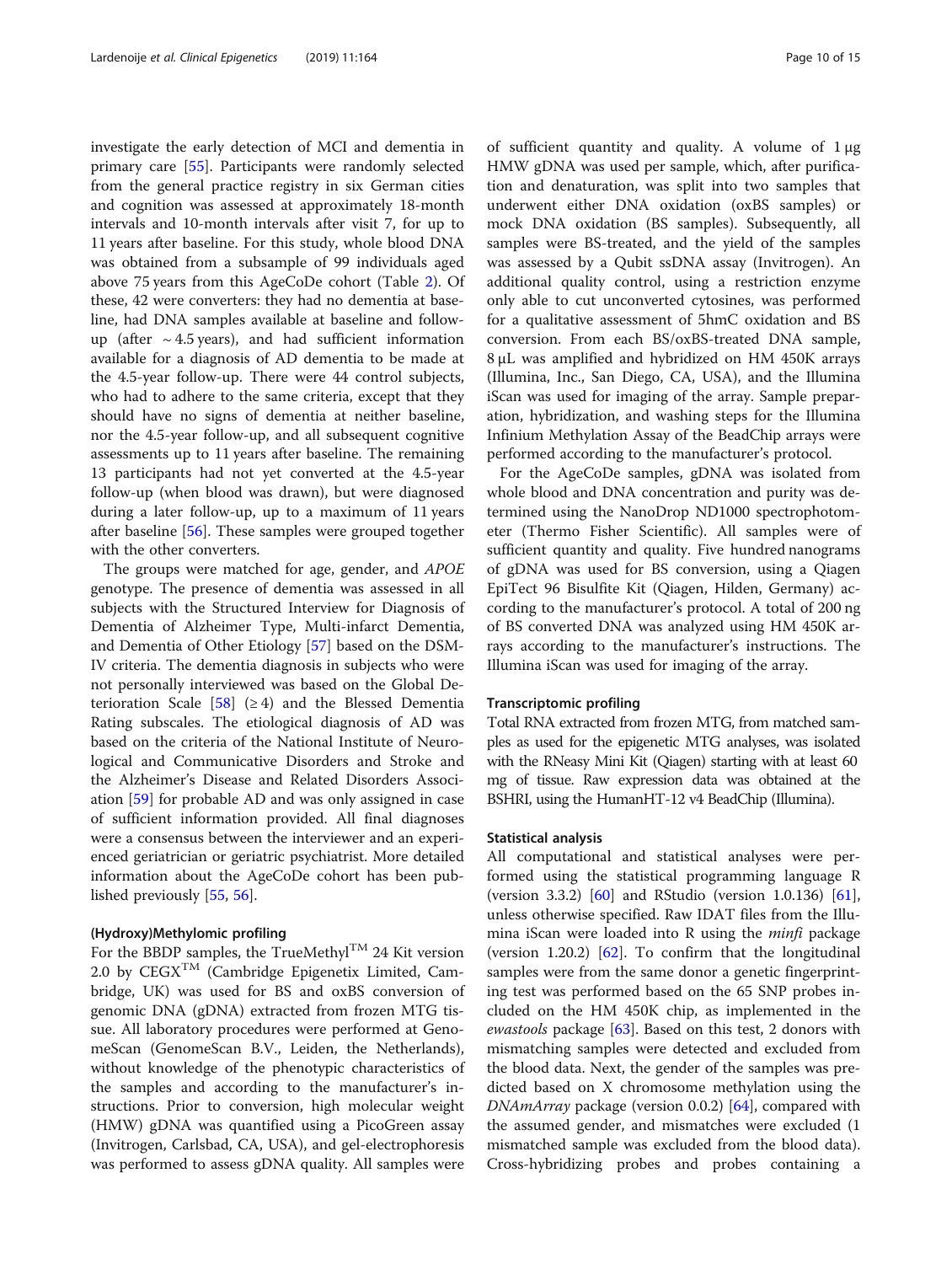common SNP in the sequence or within 10 bp of the sequence were removed [[65](#page-14-0)]. The "pfilter" function of the *wateRmelon* package (version 1.18.0)  $[66]$  was used for probe filtering (6 969 and 1 437 probes were removed from the MTG and blood data, respectively). The remaining probe data was normalized using the *dasen* method, as implemented in the wateRmelon package [[66\]](#page-14-0). Probes on the X and Y chromosomes were excluded from further analyses.

Following normalization, two sets of beta values, from the standard BS arrays  $(5mC + 5hmC)$  and from the oxBS arrays (5mC), were generated in case of the MTG. By subtracting oxBS beta values from the BS beta values ( $\Delta\beta_{BS\text{-oxBS}}$ ) for each probe in each sample, 5hmC levels were calculated (Fig. [1](#page-2-0)). UC values were determined as 1-BS (1- $\beta_{BS}$ ). It should be noted that other DNA demethylation intermediates, such as 5-formylcytosine (5fC) and 5-carboxylcytosine may be represented in the BS or UC levels, as it is currently unclear how these intermediates respond to oxBS conversion [\[67](#page-14-0)]. However, these intermediates are present at very low levels and are not enriched in brain tissue like 5hmC is [[68\]](#page-14-0). In order to reduce noise and filter out nonhydroxymethylated sites, outliers deviating more than ± 2SD from the probe mean in the 5hmC dataset were determined and set to the mean ± 2SD first, and subsequently, a threshold of zero was applied to the mean of individual probes (218,009 5hmC values were excluded). Boxplots and density plots of raw and normalized beta values per sample were inspected for clear outliers (2 MTG samples were excluded due to clear deviation from the other samples; data not shown). After data processing, 80 MTG and 96 blood samples remained, with 396,600 remaining probes for MTG 5mC and UC, 178,591 5hmC MTG probes, and 402,480 remaining probes in the blood datasets. The case-control analysis of the blood baseline data included all 96 samples (54 converters, 42 controls), while follow-up data included 83 samples, including the 41 converters that had already converted to AD at the 4.5-year follow-up and excluding those that had converted later. All individuals in the followup analysis were also included in the baseline analysis.

An initial model with beta values as outcome, AD diagnosis/conversion as predictor, and age and gender as covariates was used for a surrogate variable (SV) analysis with the *sva* package (version 3.22.0)  $[69]$ . The first 5 SVs of this analysis were added to the model to adjust for unobserved confounders, including potential batch effects and differences in cell type composition. As the addition of SVs still resulted in inflation of the regression statistics (lambda =  $1.43$ ) of the blood follow-up analysis, and none of the SVs strongly correlated with the HM 450K chip IDs (which was the case for the other analyses), the chip IDs were also added to the model for this analysis. This successfully eliminated the inflation (lambda = 1.00).

Linear regression was performed using the limma package (version 3.30.11)  $[70]$  $[70]$  to test the association between the beta values and AD diagnosis/conversion. Test statistics were adjusted for bias and inflation with the bacon package (version 1.2.0) [\[71](#page-14-0)]. An FDR correction for multiple testing was applied to the  $p$ values to identify differentially (hydroxy)methylated and unmodified positions (probes with  $p_{FDR}$  < 0.05). Individual probes were annotated using Illumina UCSC annotation.

To examine the distribution of 5mC, 5hmC, and UC levels across genomic regions, we annotated the 1000 highest ranking probes (Additional file [1:](#page-11-0) Tables S2–S7) using ENCODE annotation data, as described by Slieker et al. [\[72\]](#page-14-0). Fisher's exact test was used to assess enrichment in specific genomic regions.

To identify differentially (hydroxy)methylated and unmodified regions (DHRs/DMRs/DURs), spatial correlations between  $p$  values of the association analysis were determined using *comb-p* [\[73\]](#page-14-0) with a seeding  $p$  value of 0.01 and a window size of 1000 bp. Obtained  $p$  values were Stouffer-Liptak-Kechris corrected for adjacent  $p$  values and were subsequently corrected for multiple testing using the Šidák correction. Of the regions detected by *comb-p*, only those containing at least 3 CpGs and having a  $p_{\textit{Siddak}}$  < 0.05 were accepted as differentially modified regions.

GRNs have been extensively used to achieve deeper understanding of disease related mechanisms [[74\]](#page-14-0). Different topological characteristics of these networks, such as connectivity of nodes [[75\]](#page-14-0) or gene-gene interaction tendency in cell/tissue specific contexts [[76](#page-14-0)], have been used to predict disease-related genes. Here, we have employed an in-house developed differential GRNs inference approach [[77\]](#page-14-0), which relies on gene expression data to infer GRNs specific to a given gene expression program. The initial set of interactions among the genes of interest was compiled from literature-based database ARIADNE [[78](#page-14-0)] and consists of interactions belonging to the categories of "Direct Regulation," "Expression," and "Promoter Binding." The obtained set of interactions is not context-specific as they are reported to happen in different cell/tissue types and organisms. To obtain context-specific networks from the literature interaction maps, the pruning of interactions incompatible with the gene expression state was carried out, which resulted in contextualized networks compatible with the given gene expression state of the system. As a differential expression setting was used here, we obtained two contextualized GRNs for each state, representing the different network topology of diseased and healthy phenotype. The differential network topology helps us in identifying the set of genes that are regulated by different transcription factors in both networks. These genes formulate an ideal set of candidate perturbagens, as to change their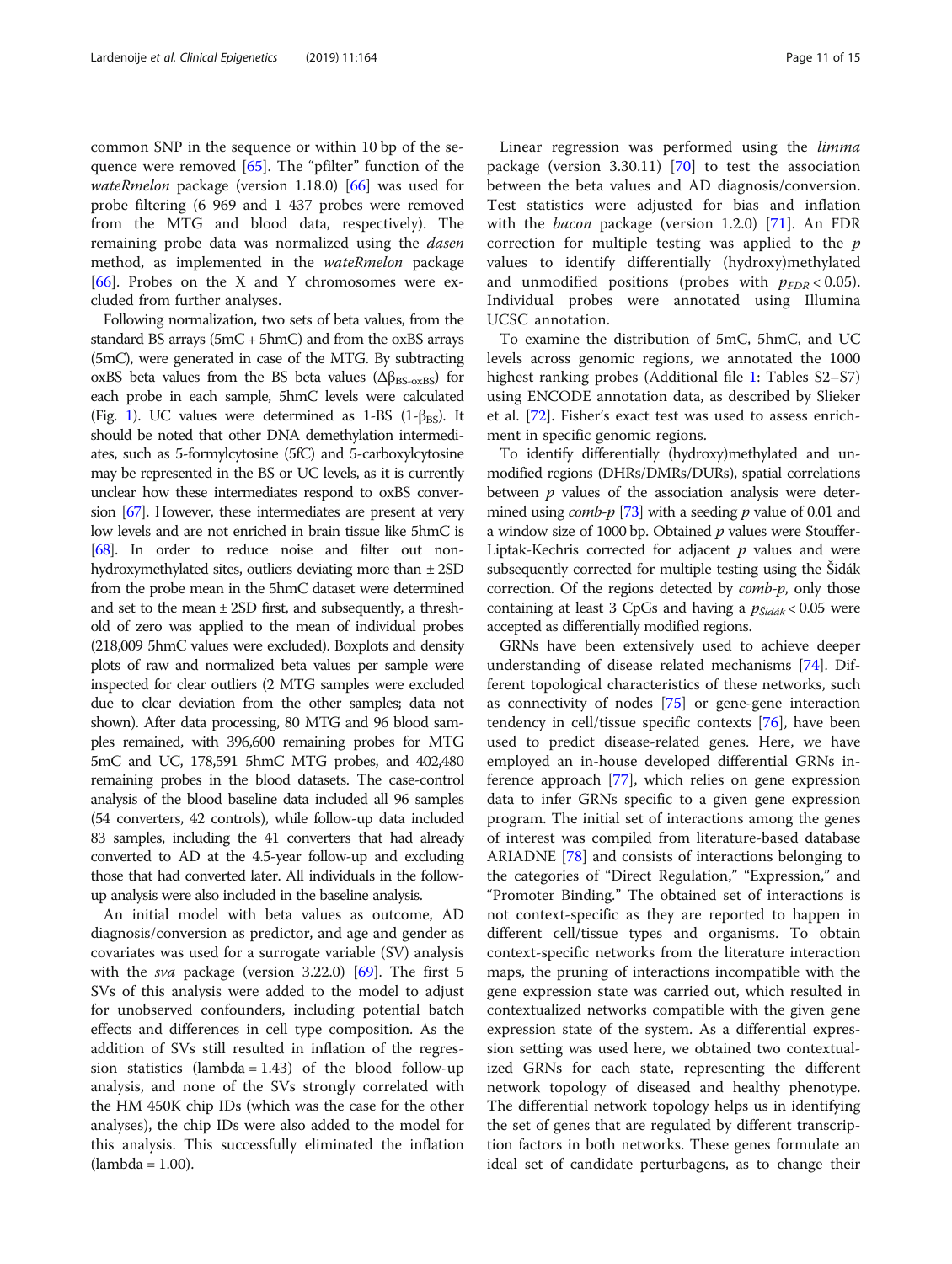<span id="page-11-0"></span>expression state we have to perturb them individually. The obtained contextualized networks were used to identify genes in the common elementary circuits (positive and negative circuits) that can also serve as a set of candidate genes for perturbation. Genes in elementary circuits have been reported to play a crucial role in maintaining network stability [\[79\]](#page-14-0) and are considered as a necessary condition for a network to have an attractive cycle [[80\]](#page-14-0). In this regard, genes present in the common elementary circuits are considered to be the backbone of the network and any perturbations in the expression levels of these genes might lead the system to deviate from the normal steady state of the system, which can be described as a transition from healthy to a diseased state. Once we obtained a set of optimal perturbation candidates, we performed single-gene perturbation simulations to see the effect of change in expression of a single gene on all the other genes in the GRN. This measure tells us about the influential capability of the selected gene in the network; the higher the number of downstream genes being affected by perturbing a candidate gene, the more crucial is its role in the regulation of other genes in the GRN.

Positions from the AD association analyses were ranked based on a combined  $p$  value and log2 fold change ranking score. The GRN analysis was then conducted separately for the genes annotated to the 1000 highest ranked sites in the MTG (5mC, 5hmC, and UC separately) and blood (baseline and follow-up separately) (Additional file 1: Tables S2–S7). Closest UCSC TSS annotation was used to obtain unique genes. After applying the differential GRN analysis on the contextualized networks, we ranked the key candidate genes based on their scores. This score represents the number of genes whose gene expression is changed (shifted from diseased towards the healthy phenotype) upon perturbation of the candidate gene.

Raw RNA expression data was exported from Illumina's GenomeStudio (version 2011.1) with the Expression Module (v1.9.0) for further analysis in R. Of the 80 subjects used for the epigenetic analyses, 1 case was not included on the expression array, and 3 additional cases were excluded after quality control of the data, due to extreme outlying values or failed reads, leaving 76 subjects for further analyses. Data was quantile-quantile normalized. Using the same model as for the regression analysis, the sva package was used to determine SVs for the epigenetic and expression datasets. The effects of age, gender, and 5 SVs were regressed out of the epigenetic and expression data using *limma* (i.e., "regressed data" refers to the residuals of a model fitted with the covariates, excluding the predictor of interest, being AD diagnosis or conversion in this case). Spearman correlations

were determined for the expression data and the average of the regressed beta values of the probes in the DMRs, DHRs, and DURs, as well as correlations between the different epigenetic markers (5mC, 5hmC, and UC) for these probes, using the Hmisc package (version 4.0-2) [\[81](#page-14-0)].

#### Supplementary information

Supplementary information accompanies this paper at [https://doi.org/10.](https://doi.org/10.1186/s13148-019-0755-5) [1186/s13148-019-0755-5.](https://doi.org/10.1186/s13148-019-0755-5)

Additional file 1. All Supplementary Tables (1-10), including descriptions. Additional file 2. All Supplementary Figures (1-12) and descriptions.

#### Abbreviations

5fC: 5-Formylcytosine; 5hmC: 5-Hydroxymethylcytosine; 5mC: 5- Methylcytosine; AD: Alzheimer's disease; AgeCoDe: Study on Ageing, Cognition and Dementia in Primary Care Patients and Stroke and the Alzheimer's Disease and Related Disorders Association; Aβ: Amyloid beta; BBDP: Brain and Body Donation Program; BS: Bisulfite; BSHRI: Banner Sun Health Research Institute; DHR: Differentially hydroxymethylated region; DMR: Differentially methylated region; DUR: Differentially unmodified region; EWAS: Epigenome-wide association study; FDR: False discovery rate; gDNA: Genomic DNA; GRN: Gene regulatory network; HM 450K array: Illumina's Infinium HumanMethylation450K microarray; HMW: High molecular weight; logFC: log2 fold change; MCI: Mild cognitive impairment; MTG: Middle temporal gyrus; oxBS: Oxidative BS; STG: Superior temporal gyrus; SV: Surrogate variable; TGF: Transforming growth factor; TSS: Transcription start site; UC: Unmodified cytosine

#### Acknowledgements

We thank the donors and their families who made this research possible.

#### Authors' contributions

RL, JAYR, and EP were responsible for data analysis, bioinformatics, interpretation of results, and drafting of the manuscript. ML, HW, LK, AK, PH, TL, SRH, FJ, WM, MW, and AR supervised the AgeCoDe cohort, collected samples and patient data, and generated the blood data used for this project. AI, ARS, RGS, AdS, JM, and KL assisted in constructing the analysis pipeline for this project. LMTE was involved in analyzing the expression data and MA did the GRN analysis. RH, GK, and BPFR assisted in interpreting the results and forming the discussion section of the manuscript. DM, ED, and PDC represent the BSHRI-BBDP and supplied the MTG DNA samples and expression data. DvdH and AR conceived and designed the project. DvdH supervised the project and writing of the manuscript. All authors read and approved the final manuscript.

#### Funding

Funds have been provided by the Internationale Stichting Alzheimer Onderzoek (ISAO)/Alzheimer Netherlands (Award #11532; Funded by the Dorpmans-Wigmans Foundation) (DvdH), the Baeter Laeve foundation, and by the Joint Programme—Neurodegenerative Disease Research (JPND) for the EPI-AD consortium ([http://www.neurodegenerationresearch.eu/wp-content/up](http://www.neurodegenerationresearch.eu/wp-content/uploads/2015/10/Factsheet_EPI-AD.pdf)[loads/2015/10/Factsheet\\_EPI-AD.pdf\)](http://www.neurodegenerationresearch.eu/wp-content/uploads/2015/10/Factsheet_EPI-AD.pdf). The project is supported through the following funding organizations under the aegis of JPND; The Netherlands, The Netherlands Organisation for Health Research and Development (ZonMw); United Kingdom, Medical Research Council; Germany, German Federal ministry of Education and Research (BMBF); Luxembourg, National Research Fund (FNR). This project has received funding from the European Union's Horizon 2020 research and innovation programme under Grant Agreement No. 643417. Additional funds have been provided by a fellowship as part of NWO grant 022.005.019 (RL) and the GW4 Biomed MRC Doctoral Training Partnership (JR). This research was further made possible by BReIN (Brightlands einfrastructure for Neurohealth), an initiative which is co-funded by the Province of Limburg, Maastricht University and Maastricht University Medical Centre + in the Netherlands. This publication was also funded in part by the German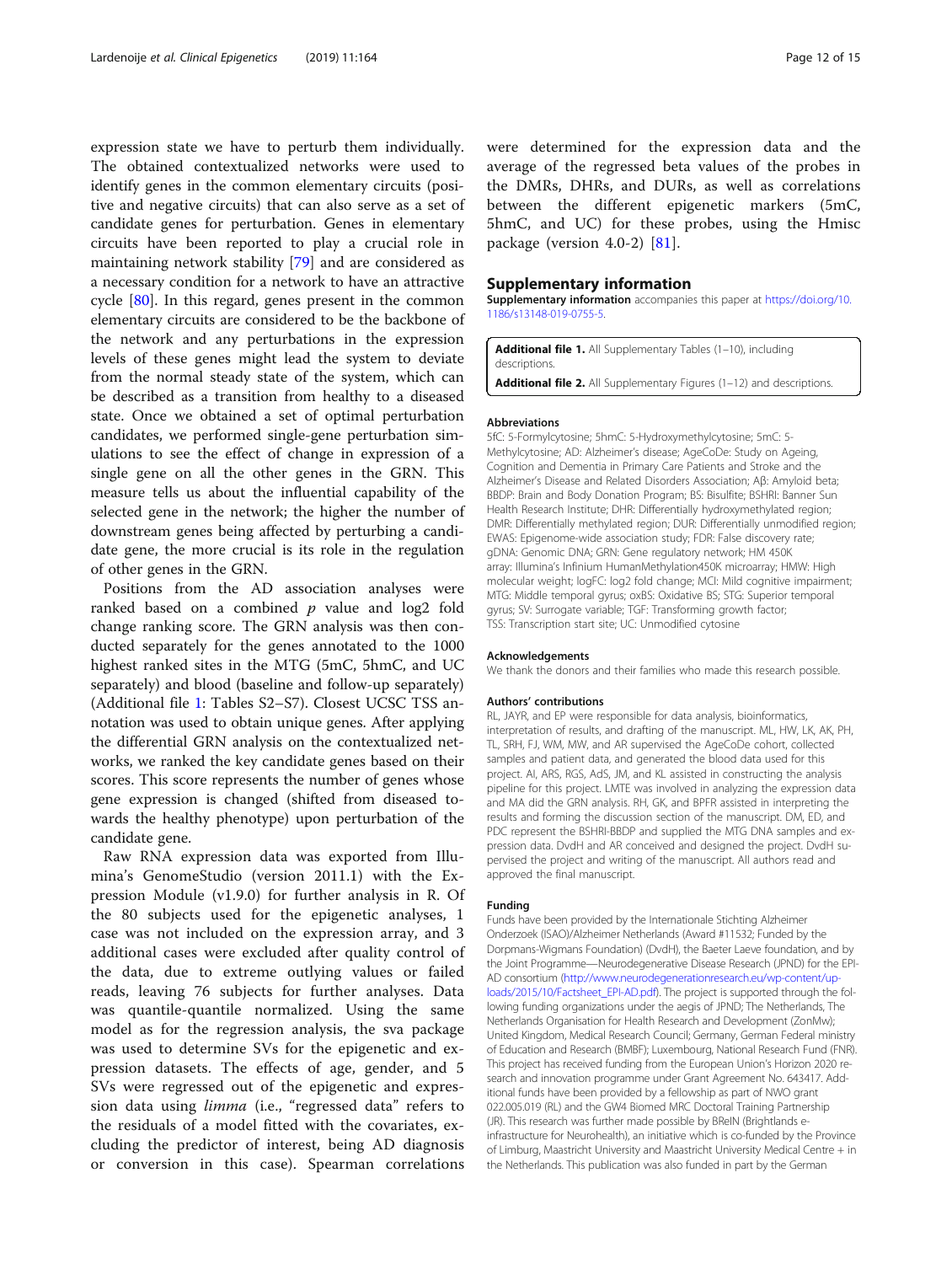<span id="page-12-0"></span>Federal Ministry of Education and Research (BMBF) (grants Nr: 01GI0710, 01GI0711, 01GI0712, 01GI0713, 01GI0714, 01GI0715, 01GI0716, 01ET1006B). Analyses were also funded by the German Federal Ministry of Education and Research (BMBF 01EA1410A) within the project "Diet-Body-Brain: from epidemiology to evidence-based communication".

#### Availability of data and materials

The datasets generated from the BSHRI-BBDP samples and analyzed during the current study are available in the Gene Expression Omnibus (GEO; [https://www.ncbi.nlm.nih.gov/geo/\)](https://www.ncbi.nlm.nih.gov/geo/) repository, under GEO accession numbers GSE109627 and GSE109887 for the epigenetic and expression data, respectively. The datasets generated from the AgeCoDe samples and analyzed during the current study are not publicly available as participants did not provide informed consent for this, but are available from the corresponding author on reasonable request.

#### Ethics approval and consent to participate

Donors of the BBDP signed an Institutional Review Board-approved informed consent form, including specific consent to the use of donated tissue for future research [16, [54\]](#page-13-0). The AgeCoDe study protocol was approved by the local ethics committees at the University of Bonn (Bonn, Germany), the University of Hamburg (Hamburg, Germany), the University of Duesseldorf (Duesseldorf, Germany), the University of Heidelberg/Mannheim (Mannheim, Germany), the University of Leipzig (Leipzig, Germany), and the Technical University of Munich (Munich, Germany).

#### Consent for publication

Not applicable.

#### Competing interests

The authors declare that they have no competing interests

#### Author details

<sup>1</sup>School for Mental Health and Neuroscience (MHeNS), Department of Psychiatry and Neuropsychology, Maastricht University, P.O. Box 616, 6200, MD, Maastricht, the Netherlands. <sup>2</sup>Department of Psychiatry and Psychotherapy, University Medical Center Göttingen, 37075 Göttingen, Germany. <sup>3</sup>University of Exeter Medical School, University of Exeter, Exeter, UK. <sup>4</sup> Division of Neurogenetics and Molecular Psychiatry, Department of Psychiatry and Psychotherapy, University of Cologne, Medical Faculty, 50937 Cologne, Germany. <sup>5</sup>Department of Neurodegeneration and Gerontopsychiatry, University of Bonn, 53127 Bonn, Germany. <sup>6</sup>Department of Bioinformatics—BiGCaT, Maastricht University, Maastricht, The Netherlands. <sup>7</sup> <sup>7</sup>German Center for Neurodegenerative Diseases (DZNE), 53127 Bonn, Germany. <sup>8</sup>Institute of Human Genetics, University of Bonn, 53127 Bonn, Germany. <sup>9</sup>Department of Genomics, Life & Brain Center, University of Bonn, 53127 Bonn, Germany. <sup>10</sup>Division of Medical Genetics, University Hospital and Department of Biomedicine, University of Basel, CH-4058 Basel, Switzerland. <sup>11</sup>Institute of Social Medicine, Occupational Health and Public Health, University of Leipzig, 04103 Leipzig, Germany. <sup>12</sup>Department of Psychiatry and Psychotherapy, University of Cologne, Medical Faculty, 50937 Cologne, Germany. 13Department of Psychiatry and Division of Medical Psychology, University of Bonn, 53105 Bonn, Germany. 14Luxembourg Centre for Systems Biomedicine (LCSB), University of Luxembourg, Esch-sur-Alzette, Luxembourg. 15Moscow Institute of Physics and Technology, Dolgoprudny, Moscow, Russian Federation. <sup>16</sup>CIC bioGUNE, Bizkaia Technology Park, 801 Building, 48160 Derio, Spain. 17IKERBASQUE, Basque Foundation for Science, Dolgoprudny Bilbao, Spain. 18L.J. Roberts Center for Alzheimer's Research Banner Sun Health Research Institute, Sun City, AZ, USA. <sup>19</sup>Biodesign Institute, Neurodegenerative Disease Research Center, Arizona State University, Tempe, AZ, USA. <sup>20</sup>Institute of Psychiatry, King's College London, London, UK. <sup>21</sup>Department of Psychiatry, Psychosomatics and Psychotherapy, University of Würzburg, Würzburg, Germany.

#### Received: 8 April 2019 Accepted: 26 September 2019 Published online: 27 November 2019

#### References

Lambert J-C, Ibrahim-Verbaas CA, Harold D, Naj AC, Sims R, Bellenguez C, et al. Meta-analysis of 74,046 individuals identifies 11 new susceptibility loci for Alzheimer's disease. Nat Genet. Nature Res. 2013;45:1452–8.

- 2. Lardenoije R, Iatrou A, Kenis G, Kompotis K, Steinbusch HWM, Mastroeni D, et al. The epigenetics of aging and neurodegeneration. Prog Neurobiol. 2015;131.
- 3. Lunnon K, Smith R, Hannon E, De Jager PL, Srivastava G, Volta M, et al. Methylomic profiling implicates cortical deregulation of ANK1 in Alzheimer's disease. Nat Neurosci [Internet]. Nature Research; 2014 [cited 2017 Feb 20];17: 1164–1170. Available from: <http://www.nature.com/doifinder/10.1038/nn.3782>
- 4. De Jager PL, Srivastava G, Lunnon K, Burgess J, Schalkwyk LC, Yu L, et al. Alzheimer's disease: early alterations in brain DNA methylation at ANK1, BIN1, RHBDF2 and other loci. Nat Neurosci [Internet]. 2014 [cited 2017 Feb 20];17: 1156–1163. Available from: <http://www.ncbi.nlm.nih.gov/pubmed/25129075>
- 5. Chouliaras L, Mastroeni D, Delvaux E, Grover A, Kenis G, Hof PR, et al. Consistent decrease in global DNA methylation and hydroxymethylation in the hippocampus of Alzheimer's disease patients. Neurobiol Aging [Internet]. 2013 [cited 2017 Feb 20];34:2091–2099. Available from: [http://](http://www.ncbi.nlm.nih.gov/pubmed/23582657) [www.ncbi.nlm.nih.gov/pubmed/23582657](http://www.ncbi.nlm.nih.gov/pubmed/23582657)
- Zhao J, Zhu Y, Yang J, Li L, Wu H, De Jager PL, et al. A genome-wide profiling of brain DNA hydroxymethylation in Alzheimer's disease. Alzheimer's Dement. 2017;13(6):674–88.
- 7. Kriaucionis S, Heintz N. The nuclear DNA base 5-hydroxymethylcytosine is present in Purkinje neurons and the brain. Science (80- ). 2009;324:929–30 Available from: [http://www.pubmedcentral.nih.gov/articlerender.fcgi?artid =](http://www.pubmedcentral.nih.gov/articlerender.fcgi?artid%E2%80%89=%E2%80%893263819&tool%E2%80%89=%E2%80%89pmcentrez&rendertype%E2%80%89=%E2%80%89abstract) [3263819&tool = pmcentrez&rendertype = abstract.](http://www.pubmedcentral.nih.gov/articlerender.fcgi?artid%E2%80%89=%E2%80%893263819&tool%E2%80%89=%E2%80%89pmcentrez&rendertype%E2%80%89=%E2%80%89abstract)
- 8. Nestor CE, Ottaviano R, Reddington J, Sproul D, Reinhardt D, Dunican D, et al. Tissue type is a major modifier of the 5-hydroxymethylcytosine content of human genes. Genome Res [Internet]. Cold Spring Harbor Laboratory Press; 2012 [cited 2017 Oct 31];22:467–477. Available from: <http://www.ncbi.nlm.nih.gov/pubmed/22106369>
- 9. Irier H, Street RC, Dave R, Lin L, Cai C, Davis TH, et al. Environmental enrichment modulates 5-hydroxymethylcytosine dynamics in hippocampus. Genomics [Internet]. Academic Press; 2014 [cited 2018 May 14];104:376–382. Available from: <https://www.sciencedirect.com/science/article/pii/S088875431400161X>
- 10. Chen R, Zhang Q, Duan X, York P, Chen G-D, Yin P, et al. The 5- Hydroxymethylcytosine (5hmC) Reader UHRF2 Is Required for Normal Levels of 5hmC in Mouse Adult Brain and Spatial Learning and Memory. J Biol Chem [Internet]. 2017 [cited 2018 May 14];292:4533–4543. Available from: <http://www.ncbi.nlm.nih.gov/pubmed/28115522>
- 11. Di Francesco A, Arosio B, Falconi A, Micioni Di Bonaventura MV, Karimi M, Mari D, et al. Global changes in DNA methylation in Alzheimer's disease peripheral blood mononuclear cells. Brain Behav Immun [Internet]. 2015 [cited 2017 Apr 18];45: 139–144. Available from: <http://www.ncbi.nlm.nih.gov/pubmed/25452147>
- 12. Li H, Guo Z, Guo Y, Li M, Yan H, Cheng J, et al. Common DNA methylation alterations of Alzheimer's disease and aging in peripheral whole blood. Oncotarget [Internet]. Impact Journals, LLC; 2016 [cited 2017 Apr 30];7:19089– 19098. Available from: <http://www.ncbi.nlm.nih.gov/pubmed/26943045>
- 13. St-Amour I, Cicchetti F, Calon F. Immunotherapies in Alzheimer's disease: Too much, too little, too late or off-target? Acta Neuropathol [Internet]. Springer Berlin Heidelberg; 2016 [cited 2017 29];131:481–504. Available from: <http://link.springer.com/10.1007/s00401-015-1518-9>
- 14. Sperling R, Mormino E, Johnson K. The Evolution of Preclinical Alzheimer's Disease: Implications for Prevention Trials. Neuron [Internet]. 2014 [cited 2017 Apr 29];84:608–622. Available from: [http://www.ncbi.nlm.nih.gov/](http://www.ncbi.nlm.nih.gov/pubmed/25442939) [pubmed/25442939](http://www.ncbi.nlm.nih.gov/pubmed/25442939)
- 15. Smith AR, Smith RG, Pishva E, Hannon E, Roubroeks JAY, Burrage J, et al. Parallel profiling of DNA methylation and hydroxymethylation highlights neuropathology-associated epigenetic variation in Alzheimer's disease. Clin Epigenetics [Internet]. BioMed Central; 2019 [cited 2019 Sep 9];11:52. Available from: [https://clinicalepigeneticsjournal.biomedcentral.com/](https://clinicalepigeneticsjournal.biomedcentral.com/articles/10.1186/s13148-019-0636-y) [articles/10.1186/s13148-019-0636-y](https://clinicalepigeneticsjournal.biomedcentral.com/articles/10.1186/s13148-019-0636-y)
- 16. Beach TG, Adler CH, Sue LI, Serrano G, Shill HA, Walker DG, et al. Arizona Study of Aging and Neurodegenerative Disorders and Brain and Body Donation Program. Neuropathology [Internet]. 2015 [cited 2017 Nov 22];35: 354–389. Available from: <http://www.ncbi.nlm.nih.gov/pubmed/25619230>
- 17. Ray M, Zhang W, Liang W, Dunckley T, Beach T, Grover A, et al. Analysis of Alzheimer's disease severity across brain regions by topological analysis of gene co-expression networks. BMC Syst Biol. BioMed Central; 2010;4:136.
- 18. Coppieters N, Dieriks B V, Lill C, Faull RL, Curtis MA, Dragunow M. Global changes in DNA methylation and hydroxymethylation in Alzheimer's disease human brain. Neurobiol Aging [Internet]. 2014;35:1334–1344. Available from: <http://www.ncbi.nlm.nih.gov/pubmed/24387984>
- 19. Piras IS, Krate J, Delvaux E, Nolz J, Mastroeni DF, Persico AM, et al. Transcriptome Changes in the Alzheimer's Disease Middle Temporal Gyrus: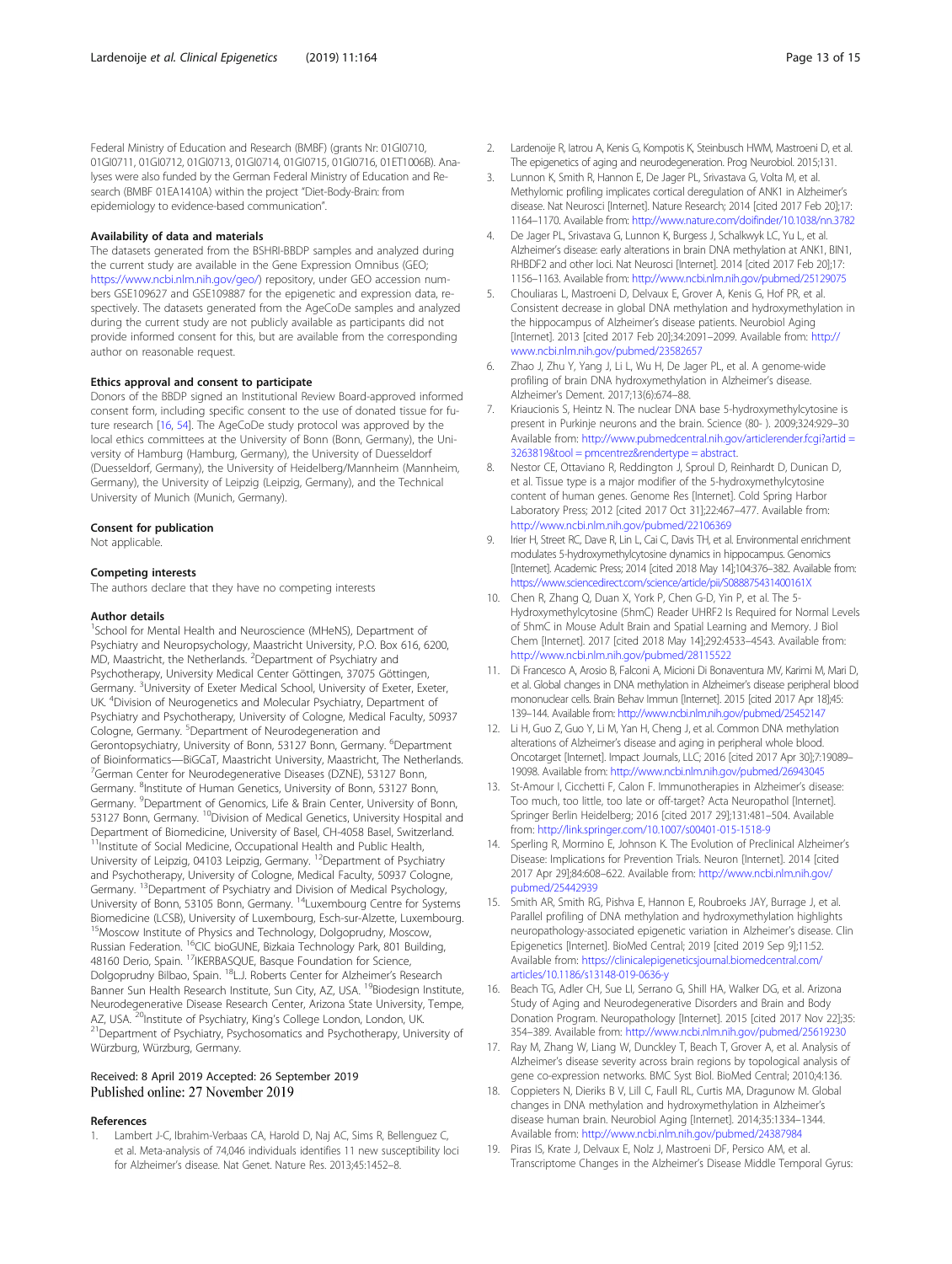<span id="page-13-0"></span>Importance of RNA Metabolism and Mitochondria-Associated Membrane Genes. Combs C, editor. J Alzheimer's Dis [Internet]. 2019 [cited 2019 Sep 9]; 70:691–713. Available from: <http://www.ncbi.nlm.nih.gov/pubmed/31256118>

- 20. Kamkwalala A, Newhouse P. Beyond Acetylcholinesterase Inhibitors: Novel Cholinergic Treatments for Alzheimer's Disease. Curr Alzheimer Res [Internet]. 2016 [cited 2017 Dec 10];13:1. Available from: [http://www.ncbi.](http://www.ncbi.nlm.nih.gov/pubmed/27697062) [nlm.nih.gov/pubmed/27697062](http://www.ncbi.nlm.nih.gov/pubmed/27697062)
- 21. Adrain C, Zettl M, Christova Y, Taylor N, Freeman M. Tumor Necrosis Factor Signaling Requires iRhom2 to Promote Trafficking and Activation of TACE. Sci Reports. 2012;335:225–8.
- 22. Bhaskar K, Maphis N, Xu G, Varvel NH, Kokiko-Cochran ON, Weick JP, et al. Microglial derived tumor necrosis factor-α drives Alzheimer's disease-related neuronal cell cycle events. Neurobiol Dis [Internet]. 2014 [cited 2018 Jun 20];62: 273–285. Available from: <http://www.ncbi.nlm.nih.gov/pubmed/24141019>
- 23. Zhang K, Programs F, Boe C, Barbieri M, Crimmins EM, Preston SH, et al. Complement and microglia mediate early synapse loss in Alzheimer mouse models. Science. 2016;352(6286):712–6.
- 24. Meerabux JMA, Ohba H, Iwayama Y, Maekawa M, Detera-Wadleigh SD, DeLisi LE, et al. Analysis of a t(18;21)(p11.1;p11.1) translocation in a family with schizophrenia. J Hum Genet [Internet]. 2009 [cited 2018 May 22];54: 386–391. Available from: <http://www.ncbi.nlm.nih.gov/pubmed/19461657>
- 25. Kikuchi M, Yamada K, Toyota T, Yoshikawa T. C18orf1 located on chromosome 18p11.2 may confer susceptibility to schizophrenia. J Med Dent Sci [Internet]. 2003 [cited 2018 May 22];50:225–229. Available from: <http://www.ncbi.nlm.nih.gov/pubmed/15074360>
- 26. Nakano N, Maeyama K, Sakata N, Itoh F, Akatsu R, Nakata M, et al. C18 ORF1, a novel negative regulator of transforming growth factor-β Signaling. J Biol Chem [Internet]. 2014 [cited 2018 May 22];289:12680–12692. Available from: <http://www.ncbi.nlm.nih.gov/pubmed/24627487>
- 27. Levy D, Ehret GB, Rice K, Verwoert GC, Launer LJ, Dehghan A, et al. Genome-wide association study of blood pressure and hypertension. Nat Genet [Internet]. 2009 [cited 2018 May 22];41:677–687. Available from: <http://www.ncbi.nlm.nih.gov/pubmed/19430479>
- 28. Chong JR, Chai YL, Lee JH, Howlett D, Attems J, Ballard CG, et al. Increased transforming growth factor β2 in the neocortex of Alzheimer's disease and dementia with Lewy bodies is correlated with disease severity and soluble Aβ42 load. J Alzheimer's Dis [Internet]. 2017 [cited 2018 May 22];56:157–166. Available from: <http://www.ncbi.nlm.nih.gov/pubmed/27911312>
- 29. Young TR, Leamey CA. Teneurins: Important regulators of neural circuitry. Int J Biochem Cell Biol [Internet]. 2009 [cited 2018 May 22];41:990–993. Available from: <http://www.ncbi.nlm.nih.gov/pubmed/18723111>
- 30. Bai Z, Stamova B, Xu H, Ander BP, Wang J, Jickling GC, et al. Distinctive RNA expression profiles in blood associated with Alzheimer disease after accounting for white matter hyperintensities. Alzheimer Dis Assoc Disord [Internet]. NIH Public Access; 2014 [cited 2018 May 22];28:226–233. Available from: <http://www.ncbi.nlm.nih.gov/pubmed/24731980>
- 31. Yao C, Joehanes R, Johnson AD, Huan T, Esko T, Ying S, et al. Sex- and ageinteracting eQTLs in human complex diseases. Hum Mol Genet [Internet]. Oxford University Press; 2014 [cited 2018 May 22];23:1947–1956. Available from: <https://academic.oup.com/hmg/article-lookup/doi/10.1093/hmg/ddt582>
- 32. P Bennett J, M Keeney P. Micro RNA's (mirna's) may help explain expression of multiple genes in Alzheimer's Frontal Cortex. J Syst Integr Neurosci [Internet]. 2017 [cited 2018 May 22];3. Available from: [http://www.oatext.com/micro-rnas-mirnas](http://www.oatext.com/micro-rnas-mirnas-may-help-explain-expression-of-multiple-genes-in-alzheimers-frontal-cortex.php)[may-help-explain-expression-of-multiple-genes-in-alzheimers-frontal-cortex.php](http://www.oatext.com/micro-rnas-mirnas-may-help-explain-expression-of-multiple-genes-in-alzheimers-frontal-cortex.php)
- 33. Tian Y, Bustos V, Flajolet M, Greengard P. A small-molecule enhancer of autophagy decreases levels of Abeta and APP-CTF via Atg5-dependent autophagy pathway. FASEB J [Internet]. The Federation of American Societies for Experimental Biology; 2011 [cited 2018 May 22];25:1934–42. Available from: <http://www.ncbi.nlm.nih.gov/pubmed/21368103>
- 34. Khrimian L, Obri A, Karsenty G. Modulation of cognition and anxiety-like behavior by bone remodeling. Mol Metab [Internet]. Elsevier; 2017 [cited 2018 May 22];6:1610–1615. Available from: [https://www.sciencedirect.com/](https://www.sciencedirect.com/science/article/pii/S2212877817306877) [science/article/pii/S2212877817306877](https://www.sciencedirect.com/science/article/pii/S2212877817306877)
- 35. Gibbs GM, Roelants K, O'Bryan MK. The CAP superfamily: cysteine-rich secretory proteins, antigen 5, and pathogenesis-related 1 proteins—roles in reproduction, cancer, and immune defense. Endocr Rev [Internet]. Oxford University Press; 2008 [cited 2018 May 22];29:865–897. Available from: <https://academic.oup.com/edrv/article-lookup/doi/10.1210/er.2008-0032>
- 36. Ren C, Ren C-H, Li L, Goltsov AA, Thompson TC. Identification and characterization of RTVP1/GLIPR1-like genes, a novel p53 target gene cluster. Genomics [Internet]. 2006 [cited 2018 May 22];88:163–172. Available from: <http://www.ncbi.nlm.nih.gov/pubmed/16714093>
- 37. Song L, Pei L, Yao S, Wu Y, Shang Y. NLRP3 inflammasome in neurological diseases, from functions to therapies. Front Cell Neurosci [Internet]. Frontiers; 2017 [cited 2018 May 22];11:63. Available from: [http://journal.](http://journal.frontiersin.org/article/10.3389/fncel.2017.00063/full) [frontiersin.org/article/10.3389/fncel.2017.00063/full](http://journal.frontiersin.org/article/10.3389/fncel.2017.00063/full)
- 38. Tan M-S, Tan L, Jiang T, Zhu X-C, Wang H-F, Jia C-D, et al. Amyloid-β induces NLRP1-dependent neuronal pyroptosis in models of Alzheimer's disease. Cell Death Dis [Internet]. 2014 [cited 2018 May 22];5:e1382. Available from: <http://www.ncbi.nlm.nih.gov/pubmed/25144717>
- 39. Gusareva ES, Carrasquillo MM, Bellenguez C, Cuyvers E, Colon S, Graff-Radford NR, et al. Genome-wide association interaction analysis for Alzheimer's disease. Neurobiol Aging [Internet]. NIH Public Access; 2014 [cited 2017 Nov 15];35: 2436–2443. Available from: <http://www.ncbi.nlm.nih.gov/pubmed/24958192>
- 40. Fatima SS, Rehman R, Baig M, Khan TA. New roles of the multidimensional adipokine: Chemerin. Peptides [Internet]. Elsevier; 2014 [cited 2018 May 23];62:15–20. Available from: <https://www.sciencedirect.com/science/article/abs/pii/S0196978114002885>
- 41. Gasparoni G, Bultmann S, Lutsik P, Kraus TFJ, Sordon S, Vlcek J, et al. DNA methylation analysis on purified neurons and glia dissects age and Alzheimer's disease-specific changes in the human cortex. Epigenetics Chromatin [Internet]. 2018 [cited 2019 Jun 24];11:41. Available from: <http://www.ncbi.nlm.nih.gov/pubmed/30045751>
- 42. McGeer PL, McGeer EG. The amyloid cascade-inflammatory hypothesis of Alzheimer disease: implications for therapy. Acta Neuropathol [Internet]. Springer Berlin Heidelberg; 2013 [cited 2019 Mar 22];126:479–497. Available from: <http://link.springer.com/10.1007/s00401-013-1177-7>
- 43. Watson CT, Roussos P, Garg P, Ho DJ, Azam N, Katsel PL, et al. Genome-wide DNA methylation profiling in the superior temporal gyrus reveals epigenetic signatures associated with Alzheimer's disease. Genome Med [Internet]. BioMed Central; 2016 [cited 2017 Apr 30];8:5. Available from: <http://www.ncbi.nlm.nih.gov/pubmed/26803900>
- 44. Olff M, Frijling JL, Kubzansky LD, Bradley B, Ellenbogen MA, Cardoso C, et al. The role of oxytocin in social bonding, stress regulation and mental health: An update on the moderating effects of context and interindividual differences. Psychoneuroendocrinology. 2013;38:1883–94.
- 45. Haas BW, Filkowski MM, Cochran RN, Denison L, Ishak A, Nishitani S, et al. Epigenetic modification of OXT and human sociability. Proc Natl Acad Sci U S A [Internet]. National Academy of Sciences; 2016 [cited 2018 Jun 22];113: E3816-E3823. Available from: <http://www.ncbi.nlm.nih.gov/pubmed/27325757>
- Swaab DF, Chapter II. Neurobiology and neuropathology of the human hypothalamus. Handb Chem Neuroanat. Elsevier. 1997;13:39–137.
- 47. de Lacalle S, Iraizoz I, Gonzalo LM. Cell loss in supraoptic and paraventricular nucleus in Alzheimer's disease. Brain Res [Internet]. 1993 [cited 2018 May 14]; 609:154–158. Available from: <http://www.ncbi.nlm.nih.gov/pubmed/8508299>
- 48. Mazurek MF, Beal MF, Bird ED, Martin JB. Oxytocin in Alzheimer's disease: postmortem brain levels. Neurology [Internet]. 1987 [cited 2018 May 14];37: 1001–1003. Available from: <http://www.ncbi.nlm.nih.gov/pubmed/3587615>
- 49. North WG, Harbaugh R, Reeder T. An evaluation of human neurophysin production in Alzheimer's disease: preliminary observations. Neurobiol Aging [Internet]. 1992 [cited 2018 May 14];13:261–265. Available from: <http://www.ncbi.nlm.nih.gov/pubmed/1522943>
- 50. Mann DM, Yates PO, Marcyniuk B. Changes in Alzheimer's disease in the magnocellular neurones of the supraoptic and paraventricular nuclei of the hypothalamus and their relationship to the noradrenergic deficit. Clin Neuropathol [Internet]. 1985 [cited 2018 May 14];4:127–134. Available from: <http://www.ncbi.nlm.nih.gov/pubmed/3160517>
- 51. Torner L, Plotsky PM, Neumann ID, de Jong TR. Forced swimming-induced oxytocin release into blood and brain: Effects of adrenalectomy and corticosterone treatment. Psychoneuroendocrinology [Internet]. 2017 [cited 2017 Jul 6];77:165–174. Available from: <http://linkinghub.elsevier.com/retrieve/pii/S0306453016306801>
- 52. Tampi RR, Maksimowski M, Ahmed M, Tampi DJ. Oxytocin for frontotemporal dementia: a systematic review. Ther Adv Psychopharmacol [Internet]. SAGE PublicationsSage UK: London, England; 2017 [cited 2017 Dec 10];7:48–53. Available from: <http://journals.sagepub.com/doi/10.1177/2045125316672574>
- 53. Lunnon K, Mill J. Epigenetic studies in Alzheimer's disease: current findings, caveats, and considerations for future studies. Am J Med Genet B Neuropsychiatr Genet [Internet]. 2013 [cited 2015 Dec 7];162B:789–799. Available from: [http://www.pubmedcentral.nih.gov/articlerender.fcgi?artid =](http://www.pubmedcentral.nih.gov/articlerender.fcgi?artid%E2%80%89=%E2%80%893947441&tool%E2%80%89=%E2%80%89pmcentrez&rendertype%E2%80%89=%E2%80%89abstract) [3947441&tool = pmcentrez&rendertype = abstract](http://www.pubmedcentral.nih.gov/articlerender.fcgi?artid%E2%80%89=%E2%80%893947441&tool%E2%80%89=%E2%80%89pmcentrez&rendertype%E2%80%89=%E2%80%89abstract)
- 54. Beach TG, Sue LI, Walker DG, Roher AE, Lue L, Vedders L, et al. The Sun Health Research Institute Brain Donation Program: Description and Eexperience, 1987–2007. Cell Tissue Bank. Springer Netherlands; 2008;9:229–245.
- 55. Luck T, Riedel-Heller SG, Kaduszkiewicz H, Bickel H, Jessen F, Pentzek M, et al. Mild cognitive impairment in general practice: age-specific prevalence and correlate results from the German study on ageing, cognition and